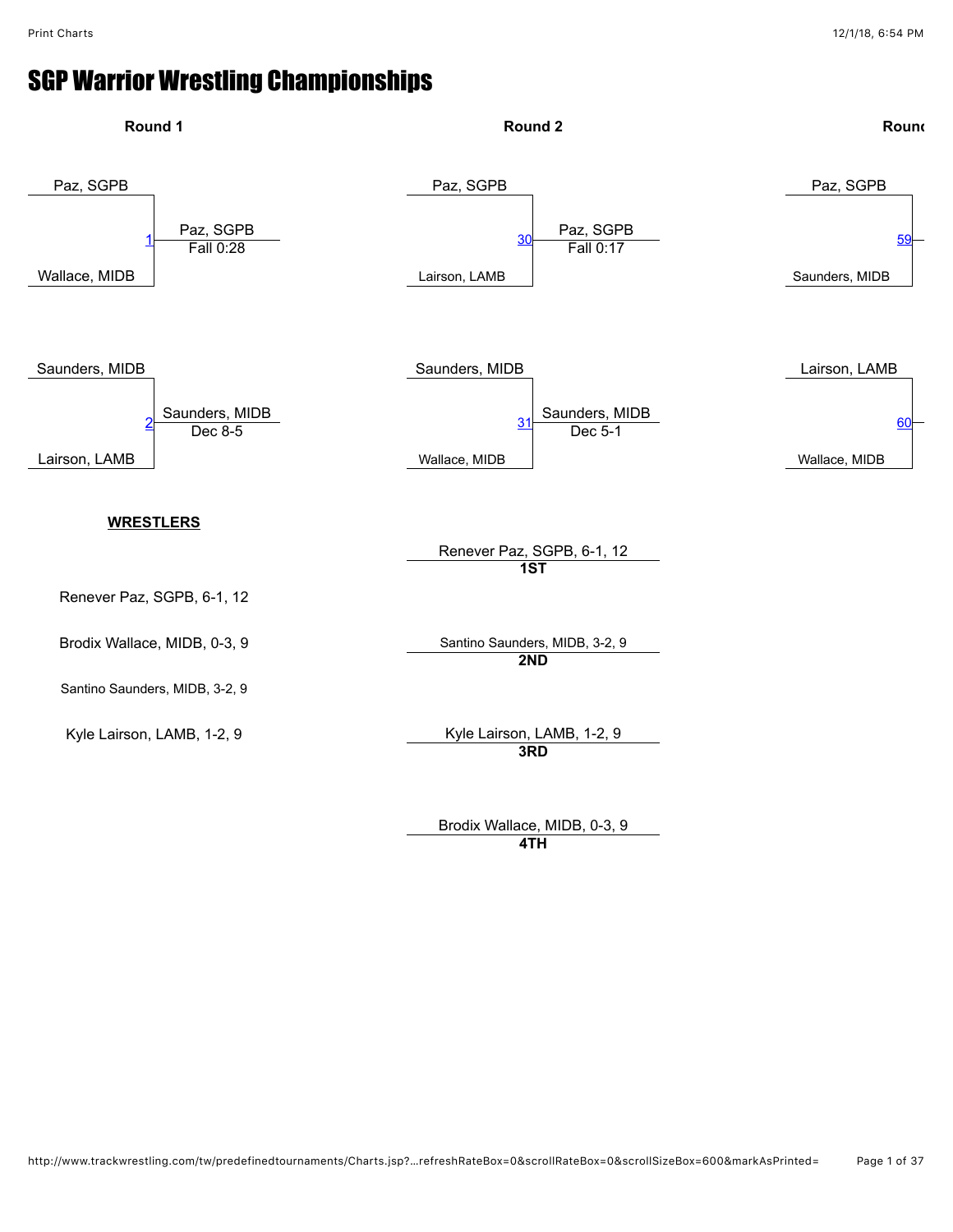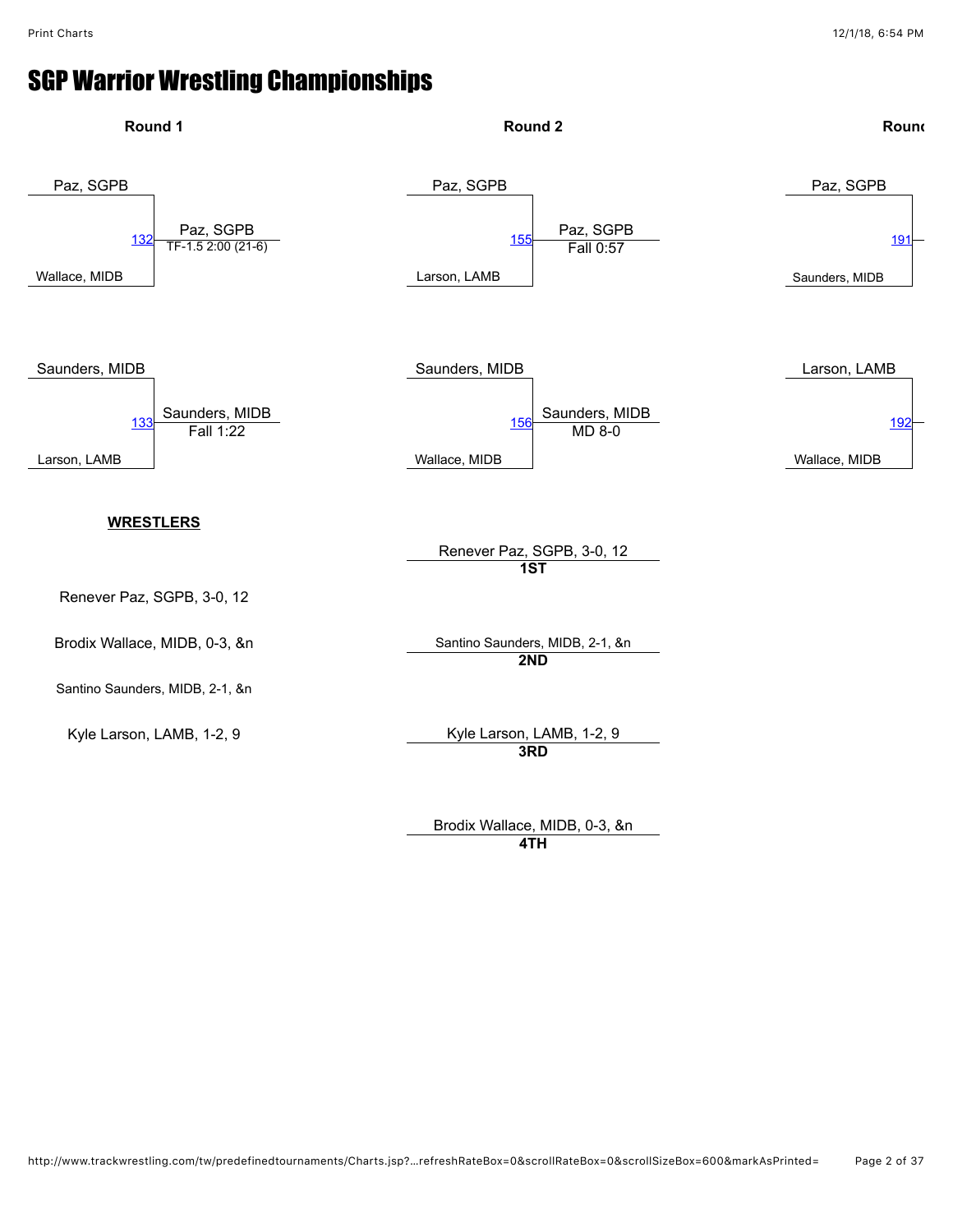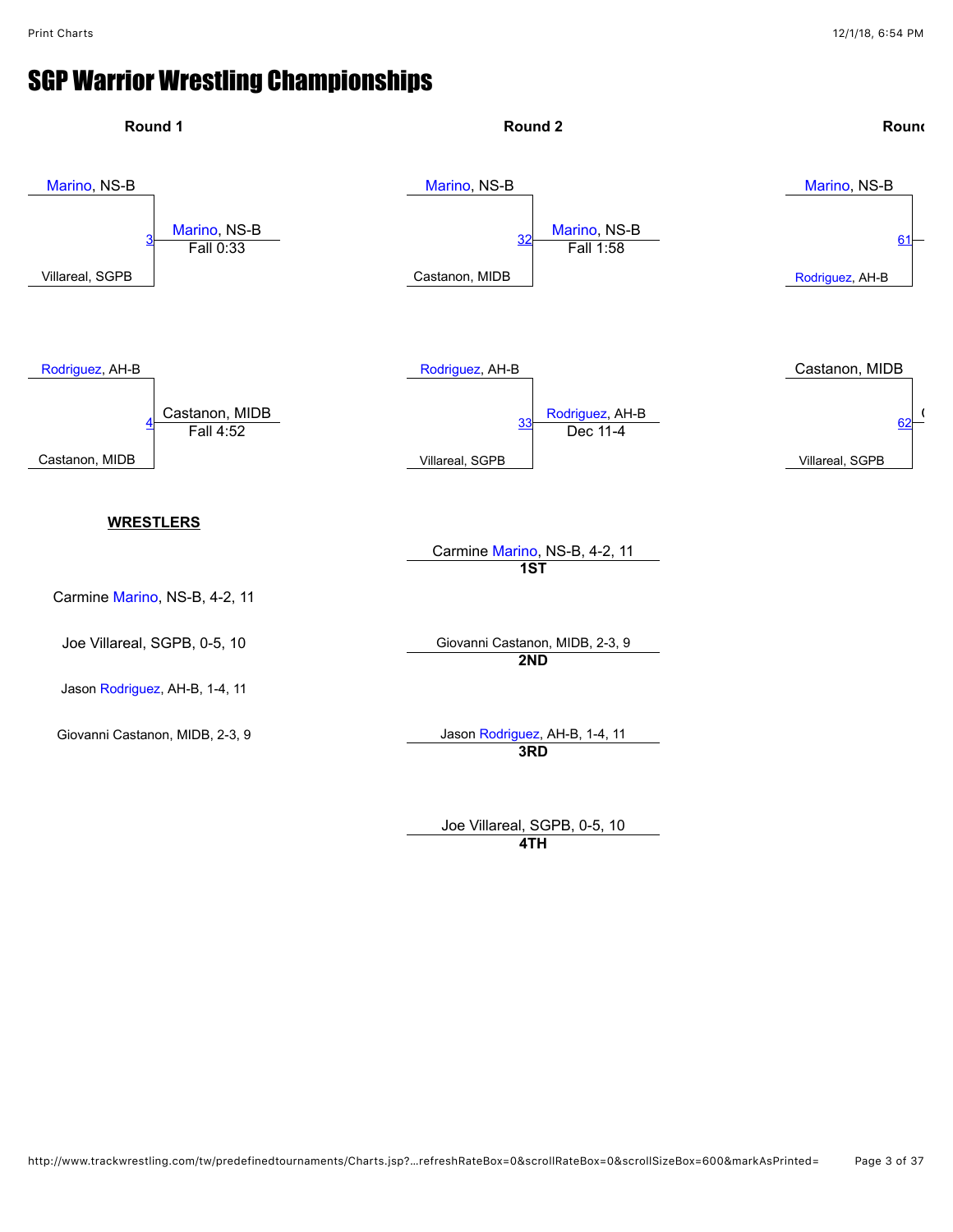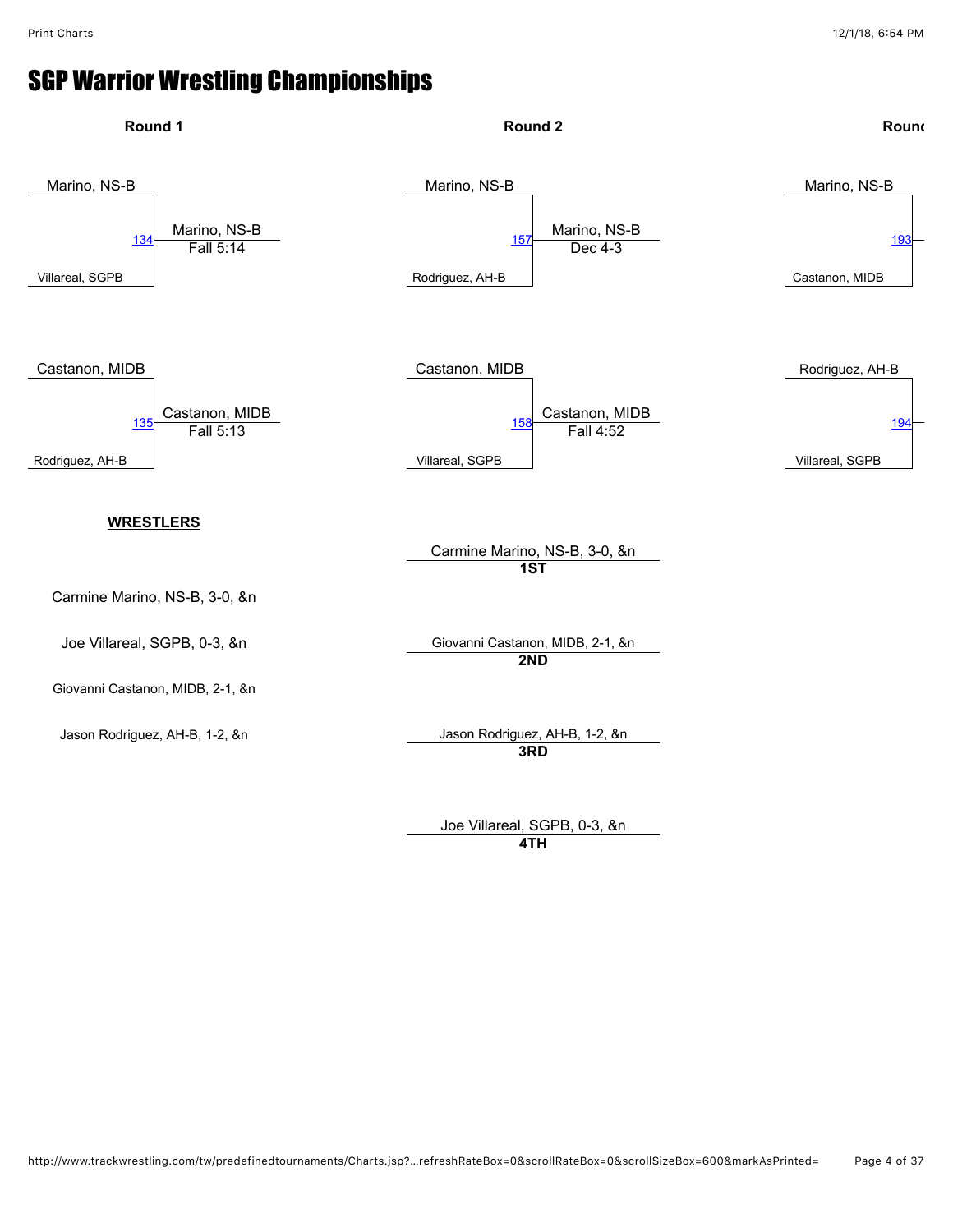

| <b>WRESTLERS</b>             | Colton Loud, WH-B, 6-1       |
|------------------------------|------------------------------|
| Colton Loud, WH-B, 6-1       | 1ST                          |
| Bye                          | Marcus Velasquez, NIMB, 2-2  |
| Ameer Abu-Anbar, LAMB, 3-4   | 2ND                          |
| Marcus Velasquez, NIMB, 2-2  | Ameer Abu-Anbar, LAMB, 3-4   |
| Austin Varzeas, MIDB, 0-4    | 3RD                          |
| Julian Montelongo, SGPB, 2-2 | Julian Montelongo, SGPB, 2-2 |
|                              | 4TH                          |
|                              | Austin Varzeas, MIDB, 0-4    |
|                              | 5TH                          |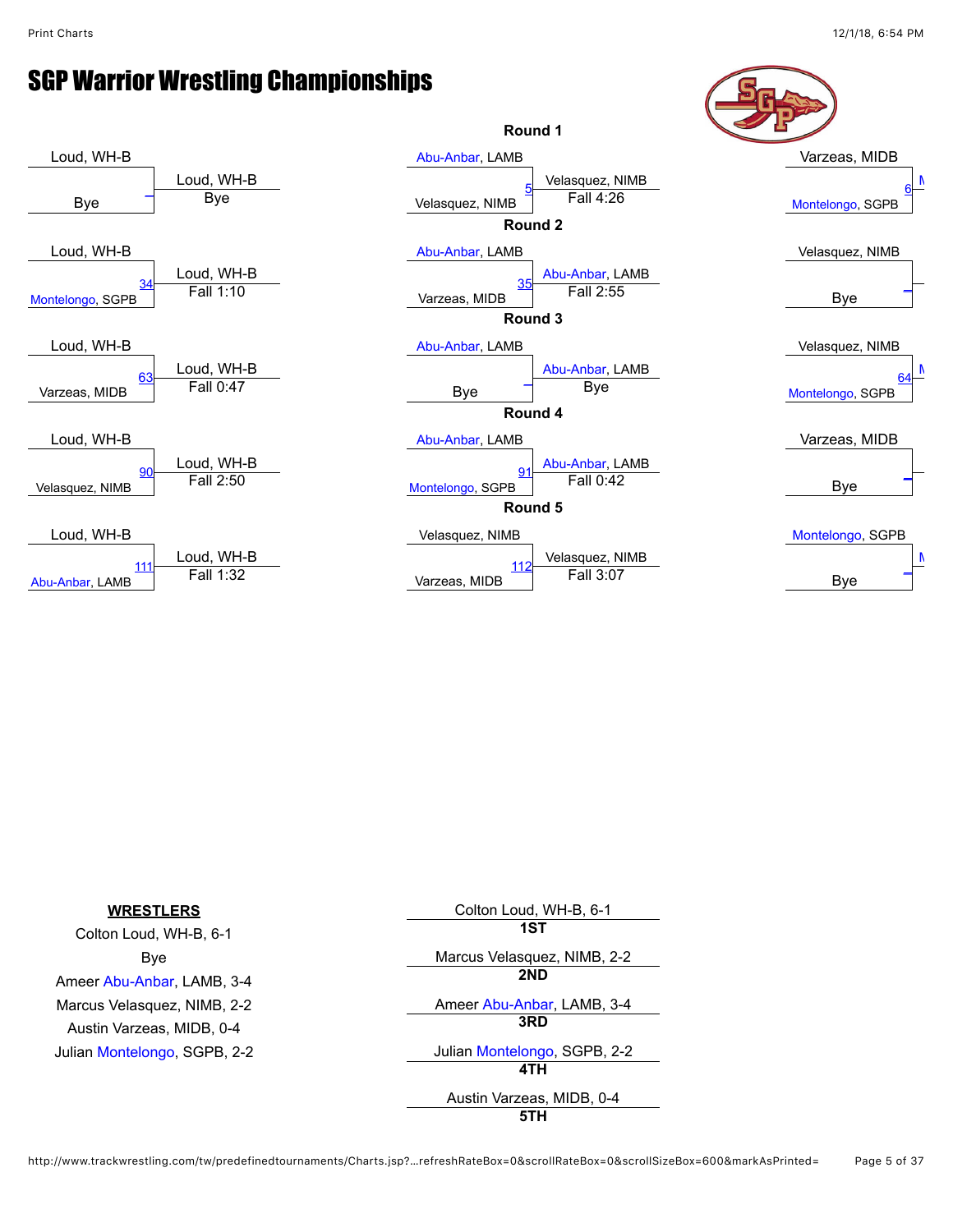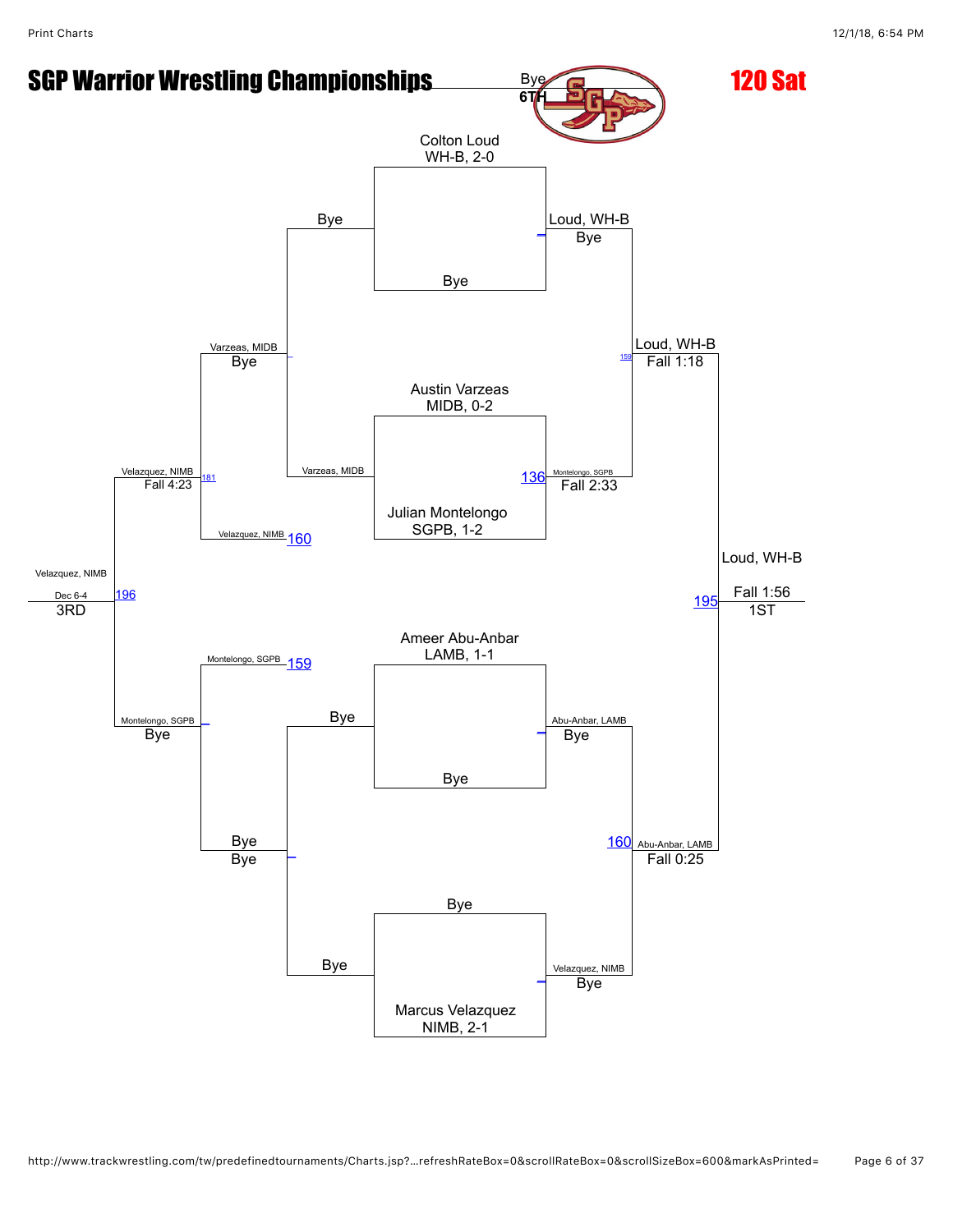

|   | POOL A                           | Round 1                                             | Round 2                                                      | Round 3                                 | Round 4                                  | Round 5                                   |
|---|----------------------------------|-----------------------------------------------------|--------------------------------------------------------------|-----------------------------------------|------------------------------------------|-------------------------------------------|
|   | Jacob Ozuna<br><b>MACB, 8-4</b>  | 2 / Bout 7<br>Ozuna, MACB<br>Fall 1:21              | $3/$ Bout<br>Ozuna, MACB<br>Bye                              | 4 / Bout 65<br>Ozuna, MACB<br>Fall 1:49 | 5 / Bout _<br>Ozuna, MACB<br><b>Bye</b>  | 6 / Bout 113<br>Banks, SGPB<br>MD 18-8    |
| 2 | Alexis Portarelli<br>NIMB, 0-3   | 1 / Bout $\overline{Z}$<br>Ozuna, MACB<br>Fall 1:21 | 5 / Bout $-$<br>Portarelli, NIMB<br>Bye                      | 6 / Bout 66<br>Banks, SGPB<br>Fall 0:26 | 4 / Bout 92<br>Fisher, MIDB<br>Fall 5:44 | $3/$ Bout $\_$<br>Portarelli, NIMB<br>Bye |
| 3 | Bye                              | 4 / Bout _<br>Fisher, MIDB<br>Bye                   | 1 / Bout _<br>Ozuna, MACB<br>Bye                             | $5/$ Bout<br>Bye<br>Bye                 | 6 / Bout _<br>Banks, SGPB<br>Bye         | 2 / Bout $\_$<br>Portarelli, NIMB<br>Bye  |
| 4 | <b>Gavin Fisher</b><br>MIDB, 2-4 | $3$ / Bout<br>Fisher, MIDB<br>Bye                   | 6_/_Bout_36<br>Banks, SGPB<br>Fall 0:48                      | 1_/_Bout_65<br>Ozuna, MACB<br>Fall 1:49 | 2 / Bout 92<br>Fisher, MIDB<br>Fall 5:44 | $5$ / Bout_<br>Fisher, MIDB<br>Bye        |
| 5 | Bye                              | 6 / Bout _<br>Banks, SGPB<br><b>Bye</b>             | 2 / Bout $\overline{\phantom{0}}$<br>Portarelli, NIMB<br>Bye | 3 / Bout _<br>Bye<br>Bye                | 1 / Bout _<br>Ozuna, MACB<br><b>Bye</b>  | $4$ / Bout $\_\_$<br>Fisher, MIDB<br>Bye  |
| 6 | Levi Banks<br><b>SGPB, 7-3</b>   | $5/$ Bout<br>Banks, SGPB<br><b>Bye</b>              | 4_/_Bout_36<br>Banks, SGPB<br>Fall 0:48                      | 2 / Bout 66<br>Banks, SGPB<br>Fall 0:26 | 3 / Bout _<br>Banks, SGPB<br><b>Bye</b>  | 1 / Bout 113<br>Banks, SGPB<br>MD 18-8    |

|            | POOL B                                    | Round 1                                        | Round 2                             | Round 3                                                     | Round 4                                                | Round 5                                   |
|------------|-------------------------------------------|------------------------------------------------|-------------------------------------|-------------------------------------------------------------|--------------------------------------------------------|-------------------------------------------|
| 1          | Anthony Machorro<br>NS-B, 3-3             | $2 /$ Bout<br>Machorro, NS-B<br>Bye            | 3 / Bout _<br>Machorro, NS-B<br>Bye | 4 / Bout<br>Machorro, NS-B<br>Bye                           | 5 / Bout 93<br>Machorro, NS-B<br>Dec 6-4               | 6 / Bout 114<br>Saunders, MIDB<br>Dec 4-0 |
| 2          | <b>Bye</b>                                | 1 / Bout $\_$<br>Machorro, NS-B<br>Bye         | 5 / Bout $\_$<br>Scott, WEAB<br>Bye | $6/$ Bout $\overline{\phantom{a}}$<br>Saunders, MIDB<br>Bye | 4 / Bout _<br>Bye<br>Bye                               | $3$ / Bout_<br>Bye<br>Bye                 |
| 3          | <b>Bye</b>                                | 4 / Bout<br>Bye<br>Bye                         | 1 / Bout _<br>Machorro, NS-B<br>Bye | $5/$ Bout<br>Scott, WEAB<br>Bye                             | $6/$ Bout $\_$<br>Saunders, MIDB<br>Bye                | 2 / Bout $\_$<br>Bye<br>Bye               |
| 4          | <b>Bye</b>                                | $3$ / Bout<br>Bye<br>Bye                       | 6 / Bout _<br>Saunders, MIDB<br>Bye | 1 / Bout _<br>Machorro, NS-B<br>Bye                         | 2 / Bout $\overline{\phantom{0}}$<br><b>Bye</b><br>Bye | 5 / Bout _<br><b>Scott WEAB</b><br>Bye    |
| 5          | James Scott<br><b>WEAB, 2-3</b>           | 6 / Bout <u>8</u><br>Saunders, MIDB<br>MD 14-5 | 2 / Bout _<br>Scott, WEAB<br>Bye    | 3 / Bout _<br>Scott, WEAB<br>Bye                            | 1 / Bout 93<br>Machorro, NS-B<br>Dec 6-4               | 4 / Bout _<br>Scott, WEAB<br>Bye          |
| 6          | <b>Felix Saunders</b><br><b>MIDB, 7-1</b> | 5 / Bout 8<br>Saunders, MIDB<br>MD 14-5        | 4 / Bout<br>Saunders, MIDB<br>Bye   | 2 / Bout<br>Saunders, MIDB<br>Bye                           | 3 / Bout<br>Saunders, MIDB<br>Bye                      | 1 / Bout 114<br>Saunders, MIDB<br>Dec 4-0 |
| Levi Banks |                                           |                                                |                                     |                                                             |                                                        |                                           |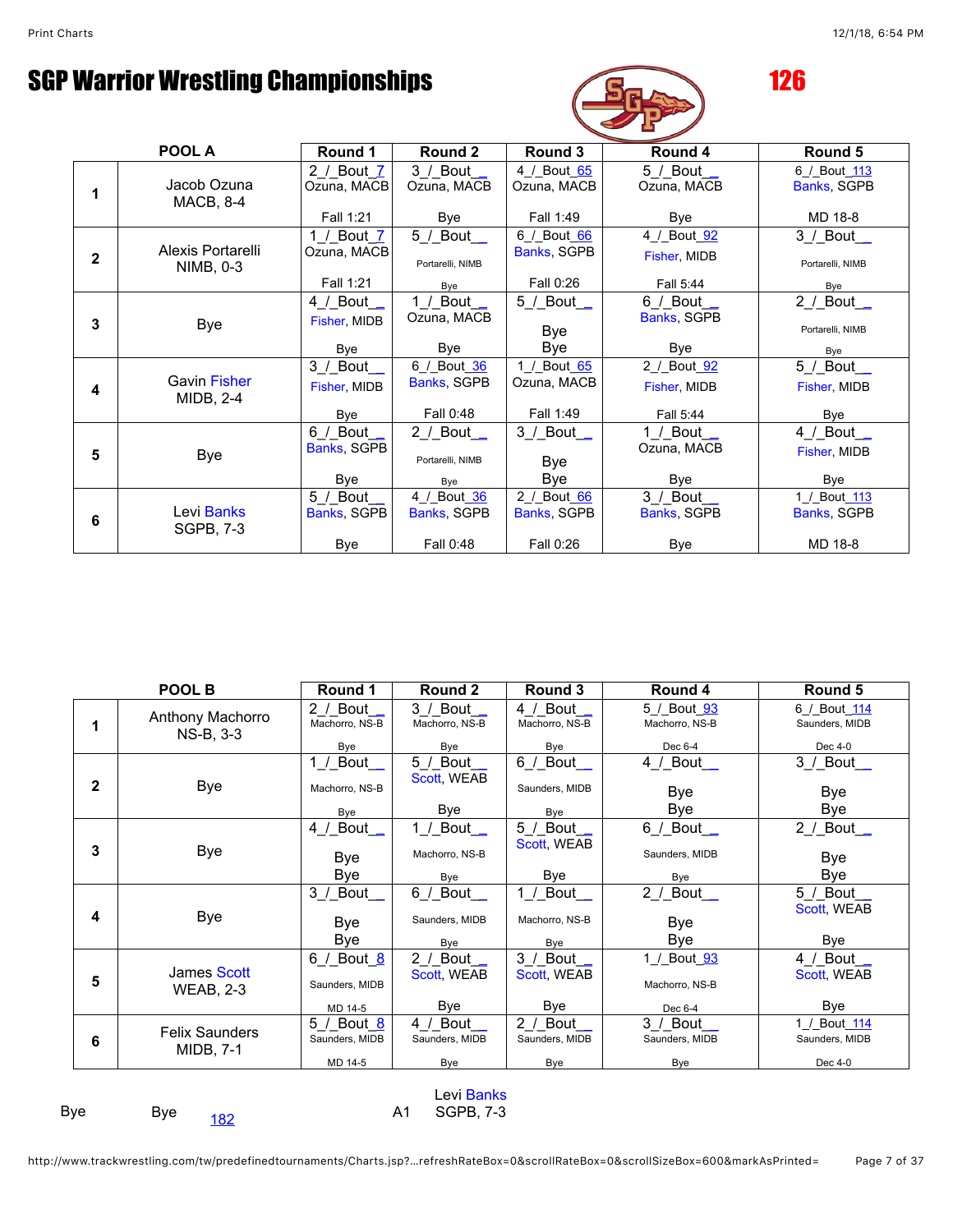

| <b>WRESTLERS</b>           | Jeremiah Cox, MIDB, 7-1    |
|----------------------------|----------------------------|
| Jeremiah Cox, MIDB, 7-1    | 1ST                        |
| Jesse Jennings, SGPB, 2-2  | Stevie Duran, SGPB, 4-3    |
| Isaac Rodriguez, AH-B, 2-5 | 2ND                        |
| Bye                        | Jesse Jennings, SGPB, 2-2  |
| Keaton Ganus, WEAB, 0-4    | 3RD                        |
| Stevie Duran, SGPB, 4-3    | Isaac Rodriguez, AH-B, 2-5 |
|                            | 4TH                        |
|                            | Keaton Ganus, WEAB, 0-4    |
|                            | 5TH                        |

http://www.trackwrestling.com/tw/predefinedtournaments/Charts.jsp?…refreshRateBox=0&scrollRateBox=0&scrollSizeBox=600&markAsPrinted= Page 8 of 37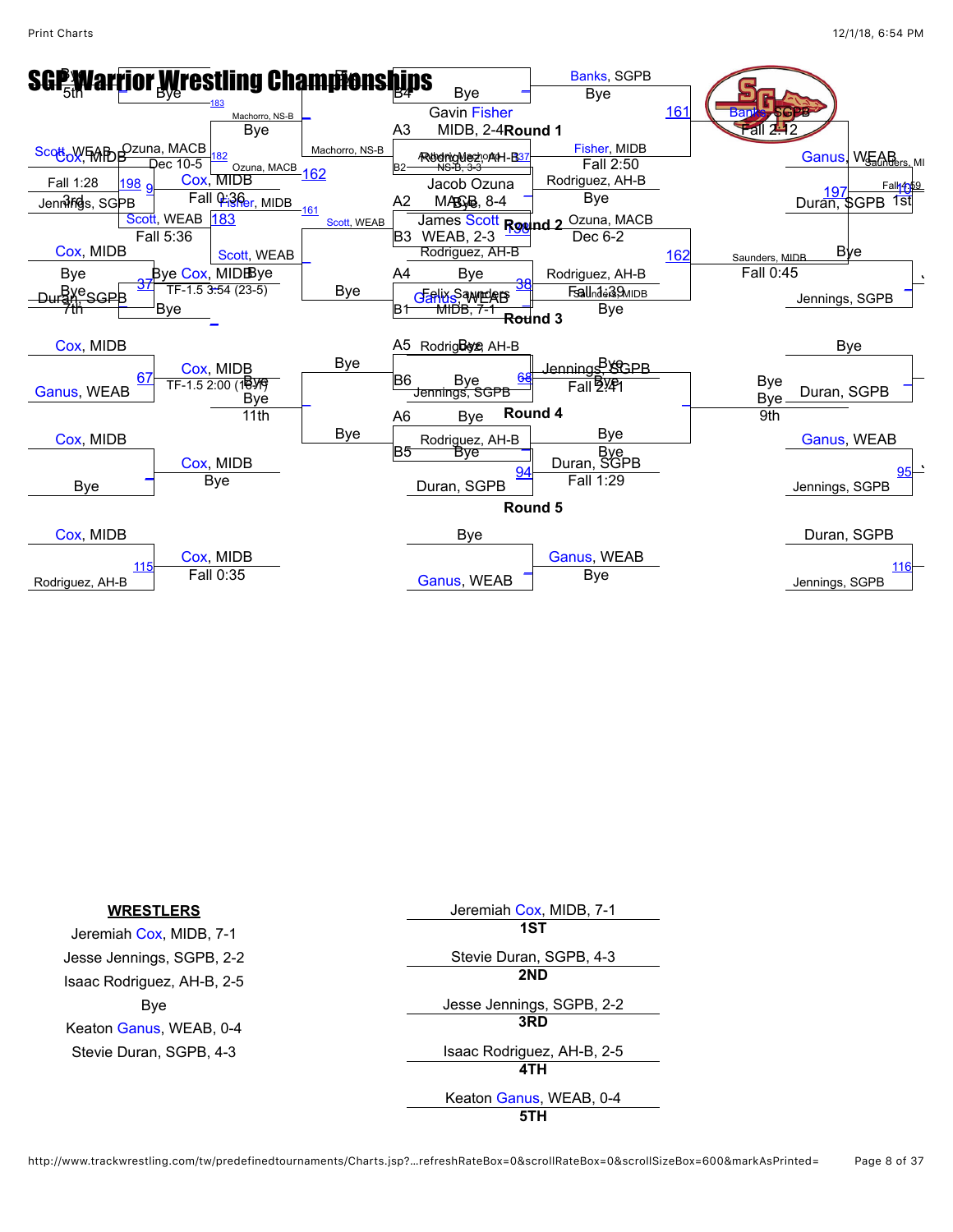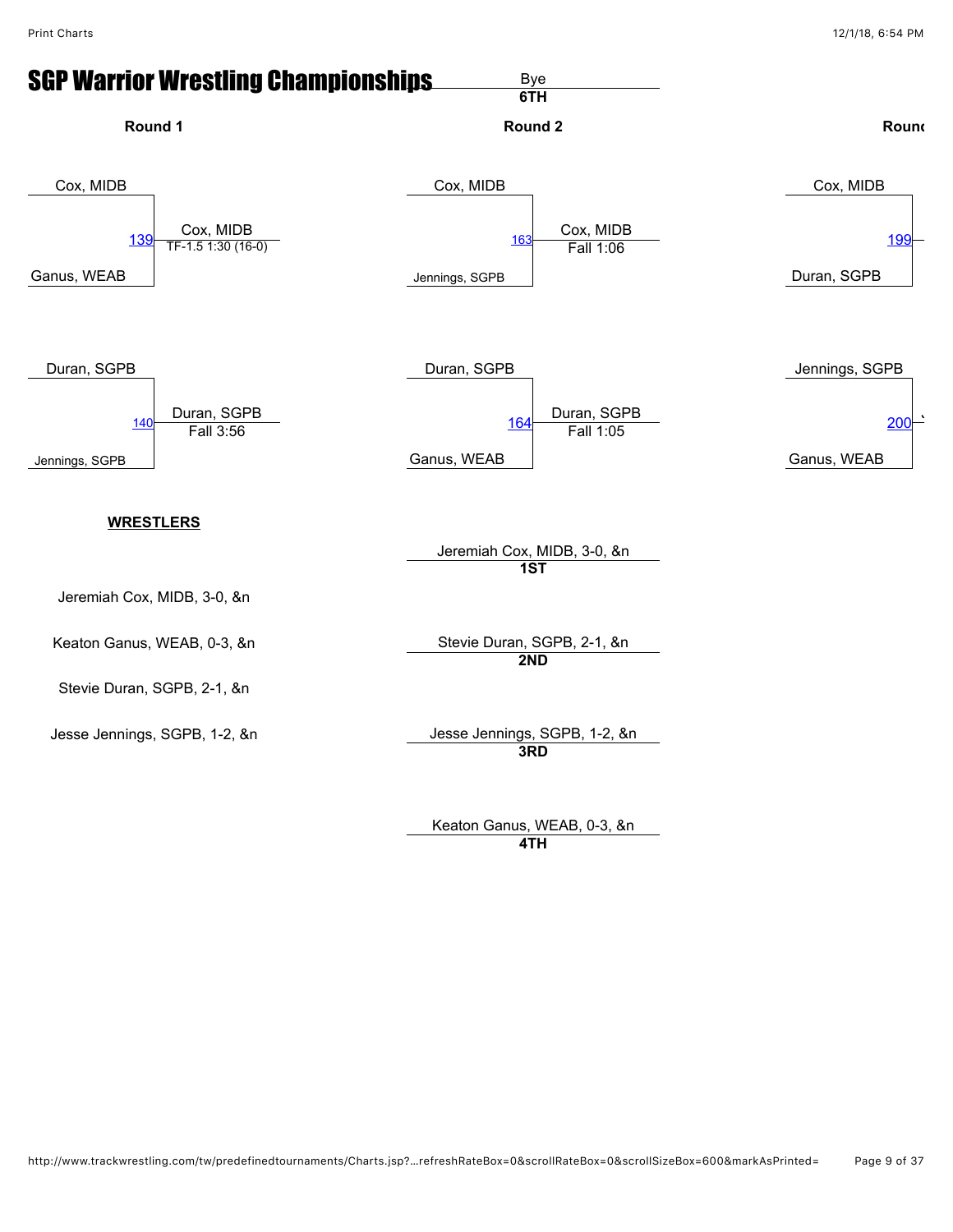Bye

# SGP Warrior Wrestling Championships **138**



|              | POOL A                                 | Round 1                                     | Round 2                                     | Round 3                                  | Round 4                                                     | Round 5                                   |
|--------------|----------------------------------------|---------------------------------------------|---------------------------------------------|------------------------------------------|-------------------------------------------------------------|-------------------------------------------|
|              | Jeremiah Boldon<br><b>MIDB, 8-1</b>    | 2 / Bout $\_$<br>Boldon, MIDB<br>Bye        | 3 / Bout 39<br>Boldon, MIDB<br>Fall 0:45    | 4 / Bout 69<br>Boldon, MIDB<br>Fall 2:44 | $5$ / Bout_<br>Boldon, MIDB<br>Bye                          | 6 / Bout 117<br>Boldon, MIDB<br>Fall 0:32 |
| $\mathbf{2}$ | <b>Bye</b>                             | $1$ / Bout<br>Boldon, MIDB<br>Bye           | $5/$ Bout $\_$<br>Bye<br>Bye                | $6/$ Bout<br>Cantu, SGPB<br>Bye          | 4 / Bout _<br>Wilkerson, SGPB<br>Bye                        | 3 / Bout _<br>Perez, NIMB<br>Bye          |
| 3            | <b>Angel Perez</b><br><b>NIMB, 1-4</b> | 4 / Bout 11<br>Wilkerson, SGPB<br>Fall 4:00 | 1_/_Bout_39<br>Boldon, MIDB<br>Fall 0:45    | 5 / Bout _<br>Perez, NIMB<br>Bye         | 6_/_Bout_96<br>Perez, NIMB<br>Dec 8-6                       | $2$ / Bout<br>Perez, NIMB<br>Bye          |
| 4            | Phillip Wilkerson<br><b>SGPB, 5-4</b>  | 3 / Bout 11<br>Wilkerson, SGPB<br>Fall 4:00 | 6 / Bout 40<br>Wilkerson, SGPB<br>Fall 3:19 | 1 / Bout 69<br>Boldon, MIDB<br>Fall 2:44 | 2 / Bout $\overline{\phantom{0}}$<br>Wilkerson, SGPB<br>Bye | $5$ / Bout_<br>Wilkerson, SGPB<br>Bye     |
| 5            | Bye                                    | 6 / Bout<br>Cantu, SGPB<br><b>Bye</b>       | 2 / Bout _<br>Bye<br>Bye                    | 3 / Bout<br>Perez, NIMB<br>Bye           | 1_/_Bout_ <b>_</b><br>Boldon, MIDB<br>Bye                   | 4_/_Bout__<br>Wilkerson, SGPB<br>Bye      |
| 6            | Eddy Cantu<br>SGPB, 1-5                | $5/$ Bout<br>Cantu, SGPB<br><b>Bye</b>      | 4 / Bout 40<br>Wilkerson, SGPB<br>Fall 3:19 | 2 / Bout<br>Cantu, SGPB<br><b>Bye</b>    | 3 / Bout 96<br>Perez, NIMB<br>Dec 8-6                       | 1 / Bout 117<br>Boldon, MIDB<br>Fall 0:32 |

|              | POOL B                                                  | Round 1                                    | Round 2                                    | Round 3                                    | Round 4                                    | Round 5                                      |
|--------------|---------------------------------------------------------|--------------------------------------------|--------------------------------------------|--------------------------------------------|--------------------------------------------|----------------------------------------------|
| 1            | Ivan Arellano<br>LAMB, 3-0                              | 2 / Bout $\_$<br>Arellano, LAMB<br>Bye     | 3 / Bout 41<br>Arellano, LAMB<br>Fall 2:22 | 4 / Bout 70<br>Arellano, LAMB<br>Fall 3:38 | 5 / Bout 97<br>Arellano, LAMB<br>Fall 0:28 | 6 / Bout _<br>Arellano, LAMB<br>Bye          |
| $\mathbf{2}$ | Bye                                                     | 1 / Bout $\_$<br>Arellano, LAMB<br>Bye     | 5 / Bout _<br>Cantu, SGPB<br>Bye           | $6/$ Bout $\_$<br>Bye<br>Bye               | 4 / Bout _<br>Rodriguez, NS-B<br>Bye       | 3 /_Bout__<br>Knighton, MIDB<br>Bye          |
| 3            | <b>Tylor Knighton</b><br>MIDB, 4-2                      | 4 / Bout 12<br>Knighton, MIDB<br>Fall 1:26 | 1 / Bout 41<br>Arellano, LAMB<br>Fall 2:22 | 5 / Bout 71<br>Knighton, MIDB<br>Fall 0:52 | $6/$ Bout $\_$<br>Knighton, MIDB<br>Bye    | 2 / Bout _<br>Knighton, MIDB<br>Bye          |
| 4            | Rodolfo Rodriguez<br>NS-B, 3-7                          | 3 / Bout 12<br>Knighton, MIDB<br>Fall 1:26 | 6 / Bout $\_$<br>Rodriguez, NS-B<br>Bye    | 1 / Bout 70<br>Arellano, LAMB<br>Fall 3:38 | 2 / Bout<br>Rodriguez, NS-B<br>Bye         | 5 / Bout 118<br>Rodriguez, NS-B<br>Fall 1:48 |
| 5            | Aidan Cantu<br>SGPB, 0-5                                | 6 / Bout<br>Cantu, SGPB<br>Bye             | 2 / Bout $\_$<br>Cantu, SGPB<br>Bye        | 3 / Bout 71<br>Knighton, MIDB<br>Fall 0:52 | 1_/_Bout_97<br>Arellano, LAMB<br>Fall 0:28 | 4 / Bout 118<br>Rodriguez, NS-B<br>Fall 1:48 |
| 6            | <b>Bye</b>                                              | $5/$ Bout<br>Cantu, SGPB<br>Bye            | 4 / Bout _<br>Rodriguez, NS-B<br>Bye       | 2 / Bout $\_$<br>Bye<br>Bye                | 3 / Bout _<br>Knighton, MIDB<br>Bye        | 1 / Bout _<br>Arellano, LAMB<br>Bye          |
| Cantu, SGPB  | Jeremiah Boldon<br>Bye<br><b>MIDB, 8-1</b><br>A1<br>184 |                                            |                                            |                                            |                                            |                                              |

Boldon, MIDB

Bye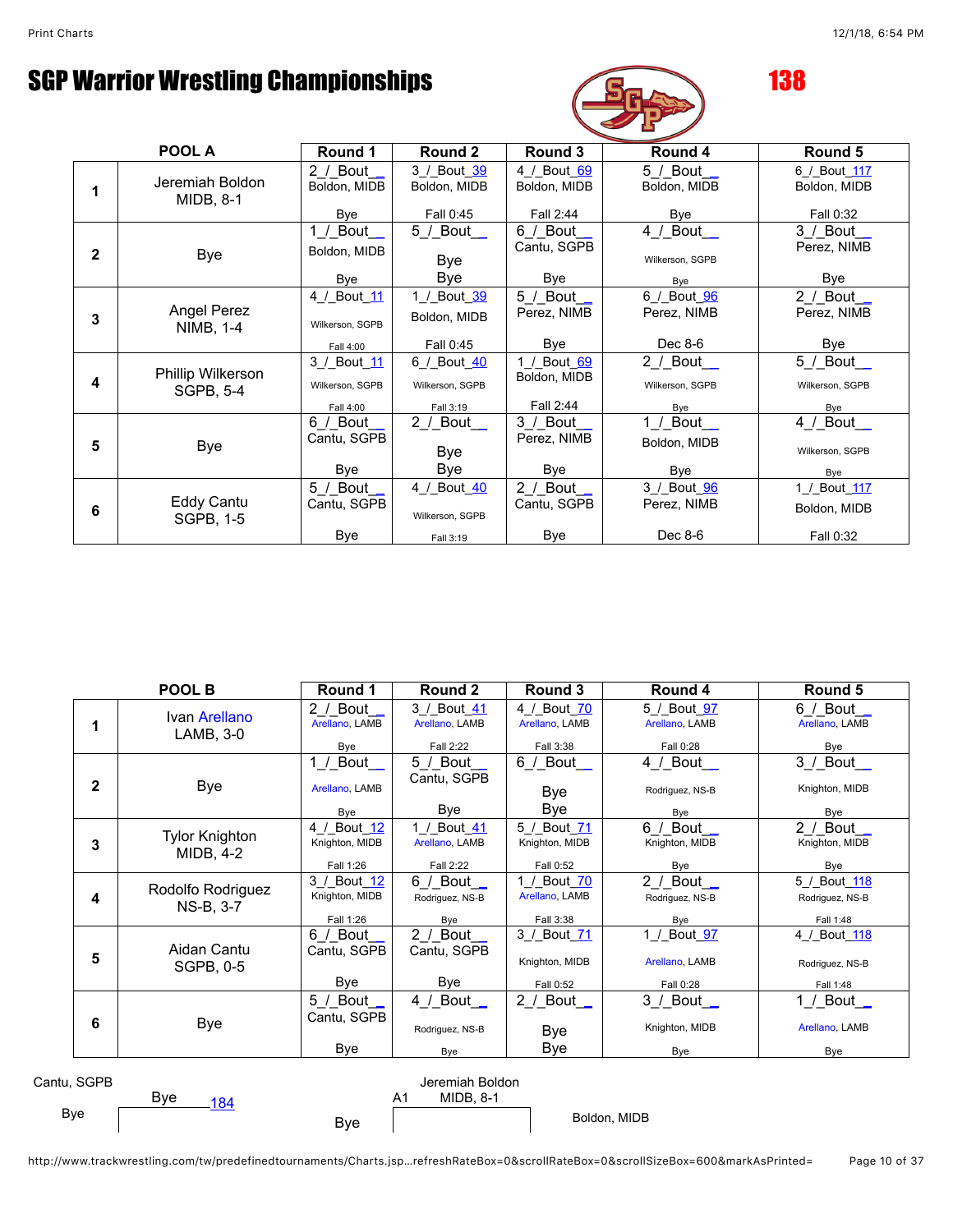|                             | <b>SGPWarrior Wrestling Championships</b><br>Perez. NIMB |                                      | <b>Bye</b><br><b>Angel Perez</b>                                       |                                                  |                                               | Boldon, M <sub>DB</sub>                     |
|-----------------------------|----------------------------------------------------------|--------------------------------------|------------------------------------------------------------------------|--------------------------------------------------|-----------------------------------------------|---------------------------------------------|
|                             | Bye                                                      |                                      | NIMB, 1-4<br>A <sub>3</sub>                                            |                                                  |                                               | Fall 1:22                                   |
| Wilkerson, SGPB             | Wilkerson, SGPB<br><b>FROOL</b><br>Wilkerson, SGPB       | Perez, NIMB<br>Round 1               | Round<br>R <sub>2</sub>                                                | Rodric<br>$\frac{14}{2}$ Round 3Fall 5:20        | Round 4                                       | Boldon, MIDI<br>Round 5<br>TF-1.5 4:00 (16) |
| Dec 7-2<br>3rd <sub>1</sub> | 202<br>Dorian Caputo<br>NIMB. Rodriguez, NS-B            | <b>PO</b> _Bout_13                   | 3 Phimp Wilkerson<br>Caputo, NIMB A2 Caputo BLMB 4                     | 4 / Bout 72<br>Caputo, NIMB                      | 5 / Bout _<br>Caputo, NIMB                    | 6 / Bout 119<br>Caputo, NIMB<br>1st         |
|                             | 185<br>Rodriguez, NS-B<br>Fall 2:24                      | Eanth SGPB<br>1 / Bout 13            | Aidan-Cantu<br>B35 SGRR <sub>10-5</sub>                                | 42 Eall 1:34 Wilkerson, SGPB<br>6 / Bout 53 1    | <b>B</b> ve<br>Bout 98<br>4 /                 | Fall 3:02<br>3 / Bout                       |
| 2<br><b>Bye</b>             | Natan SacantezSGPB<br>ByeSGPB, 0-3ec 8-5                 | 162puto, NIMB                        | Sanched & Crastu<br><b>SGPB, 1-5</b><br>A4                             | Gonsalez, AH-B                                   | 166<br>Montoya, MIDB                          | Knighton, MISanchez, SGPB<br>Fall 0:24      |
| <b>Bye</b>                  |                                                          | Canall Os?4PR<br>4 / Bout _          | Bve                                                                    | Inj. 0:00 Knighton, MIDB                         | Inj. 0:00                                     | Bye<br>2 / Bout _                           |
| 7th<br>3                    | <b>Bye</b><br>$B\sqrt{67}$                               | Montoya, MIDB                        | _TylorXriighton<br>__MIDB <sup>U</sup> 4- <del>2</del><br>Caputo, NIMB | 153/ Bout Fall<br><b>Bye</b>                     | 0:29 <sup>6_/_Bout</sup><br>Gonsalez, AH-B    | Sanchez, SGPB                               |
|                             |                                                          | Bye                                  | A5<br><b>ByeBye</b>                                                    | Bye                                              | Bye                                           | Bye                                         |
| 4                           | Ivan Montoyaye<br>$MIDB, 2-3Bye$                         | 3<br><b>BByocut</b><br>Montoya, MIDB | 6 / Bout 42<br>B6MontoyaBMDB                                           | Bout_72 Bye<br>1 <sub>l</sub><br>Caputo, NIMBBye | 2_/_Bout_98<br>Montoya, MIDB                  | 5 / Bout _<br>Bye Montoya, MIDB             |
|                             | <del>11th</del>                                          | Bye                                  | Fall 3:18                                                              | Fall 1:34                                        | Inj. $0.00$                                   | Bye<br><del>Bye</del><br>9th                |
| 5                           | <b>Bye</b>                                               | Bout<br>Bye<br>6.<br>Gonsalez, AH-B  | $B$ egke<br>Sanchez, SGPB<br>B <sub>5</sub><br>Bve                     | $\frac{3}{2}$ / Bout<br>Bye                      | 1 / Bout<br>Bye<br>Caputo, NIMB<br><b>Bye</b> | 4 / Bout _<br>Montoya, MIDB                 |
|                             |                                                          | Bye                                  | Bye                                                                    | Bye                                              | Bye                                           | Bye                                         |
| 6                           | Angel Gonsalez<br>AH-B, 1-6                              | 5 / Bout _<br>Gonsalez, AH-B         | 4 / Bout 42<br>Montoya, MIDB                                           | 2 / Bout 73<br>Gonsalez, AH-B                    | $3 /$ Bout<br>Gonsalez, AH-B                  | 1_/_Bout_119<br>Caputo, NIMB                |
|                             |                                                          | Bye                                  | Fall 3:18                                                              | Inj. 0:00                                        | Bye                                           | Fall 3:02                                   |

|                                                                                                          | POOL B                                       | Round 1                     | Round 2                           | Round 3                        | Round 4                        | Round 5                        |
|----------------------------------------------------------------------------------------------------------|----------------------------------------------|-----------------------------|-----------------------------------|--------------------------------|--------------------------------|--------------------------------|
| 1                                                                                                        | <b>Isaiah Bernal</b><br>SGPB, 9-1            | 2 / Bout 14<br>Bernal, SGPB | 3 / Bout 43<br>Bernal, SGPB       | 4 / Bout 74<br>Bernal, SGPB    | $5/$ Bout $\_$<br>Bernal, SGPB | 6 / Bout 120<br>Bernal, SGPB   |
|                                                                                                          |                                              | Fall 0:45                   | Fall 2:56                         | Fall 0:40                      | <b>Bye</b>                     | Dec 17-10                      |
| 2                                                                                                        | Luis Gonzalez<br>NS-B, 0-7                   | 1 / Bout 14<br>Bernal, SGPB | 5 / Bout $\_$<br>Gonzalez, NS-B   | 6 / Bout 75<br>Gutierrez, MACB | 4 / Bout 99<br>Vasquez, LAMB   | 3 / Bout 121<br>Oliphant, MIDB |
|                                                                                                          |                                              | Fall 0:45                   | Bye                               | Fall 0:56                      | Fall 2:16                      | Inj. 0:00                      |
|                                                                                                          |                                              | 4_/_Bout_15                 | 1 / Bout 43                       | 5 / Bout _                     | 6 / Bout 100                   | 2 / Bout 121                   |
| 3                                                                                                        | Kade Oliphant<br>MIDB, 1-3                   | Vasquez, LAMB               | Bernal, SGPB                      | Oliphant, MIDB                 | Gutierrez, MACB                | Oliphant, MIDB                 |
|                                                                                                          |                                              | Fall 2:16                   | Fall 2:56                         | Bye                            | Fall 1:23                      | Inj. 0:00                      |
|                                                                                                          |                                              | 3_/_Bout_15                 | 6 / Bout 44                       | 1_/_Bout_74                    | 2_/_Bout_99                    | 5 / Bout _                     |
| 4                                                                                                        | Cruz Vasquez<br>LAMB, 5-6                    | Vasquez, LAMB               | Gutierrez, MACB                   | Bernal, SGPB                   | Vasquez, LAMB                  | Vasquez, LAMB                  |
|                                                                                                          |                                              | Fall 2:16                   | Fall 2:37                         | Fall 0:40                      | Fall 2:16                      | Bye                            |
|                                                                                                          |                                              | 6 / Bout                    | 2 / Bout $\overline{\phantom{0}}$ | 3 / Bout _                     | 1 / Bout _                     | 4 / Bout _                     |
| 5                                                                                                        | <b>Bye</b>                                   | Gutierrez, MACB             | Gonzalez, NS-B                    | Oliphant, MIDB                 | Bernal, SGPB                   | Vasquez, LAMB                  |
|                                                                                                          |                                              | Bye                         | Bye                               | Bye                            | Bye                            | Bye                            |
|                                                                                                          |                                              | 5 / Bout                    | 4 / Bout 44                       | 2 / Bout 75                    | 3_/_Bout_100                   | 1 / Bout 120                   |
| 6                                                                                                        | <b>Michael Gutierrez</b><br><b>MACB, 9-4</b> | Gutierrez, MACB             | Gutierrez, MACB                   | Gutierrez, MACB                | Gutierrez, MACB                | Bernal, SGPB                   |
|                                                                                                          |                                              | Bye                         | Fall 2:37                         | Fall 0:56                      | Fall 1:23                      | Dec 17-10                      |
| Dorian Caputo<br>Bye<br><b>Bye</b><br><b>NIMB, 4-1</b><br><b>Bye</b><br>A1<br><u>186</u><br>Caputo, NIMB |                                              |                             |                                   |                                |                                |                                |

Bye

http://www.trackwrestling.com/tw/predefinedtournaments/Charts.jsp?…refreshRateBox=0&scrollRateBox=0&scrollSizeBox=600&markAsPrinted= Page 11 of 37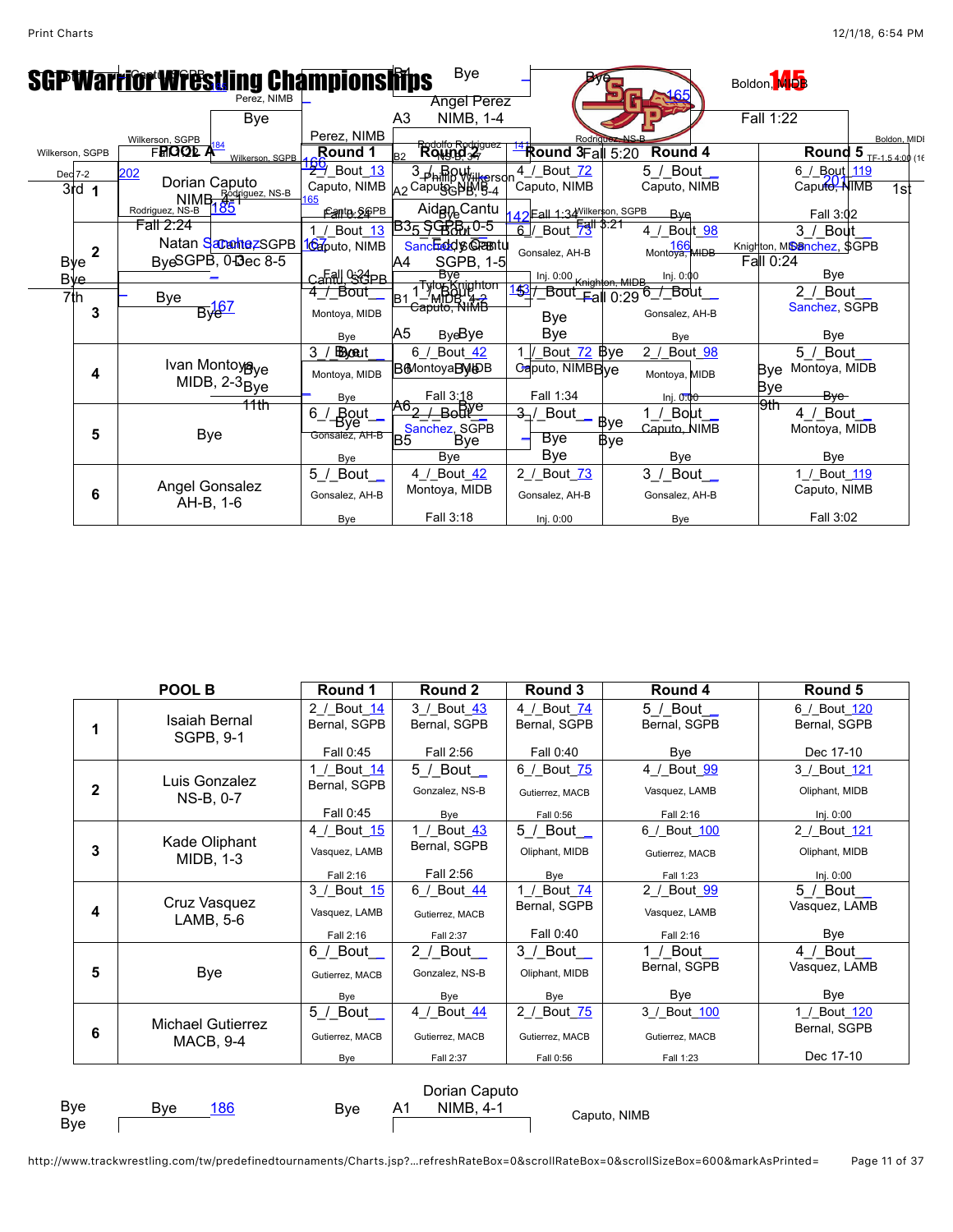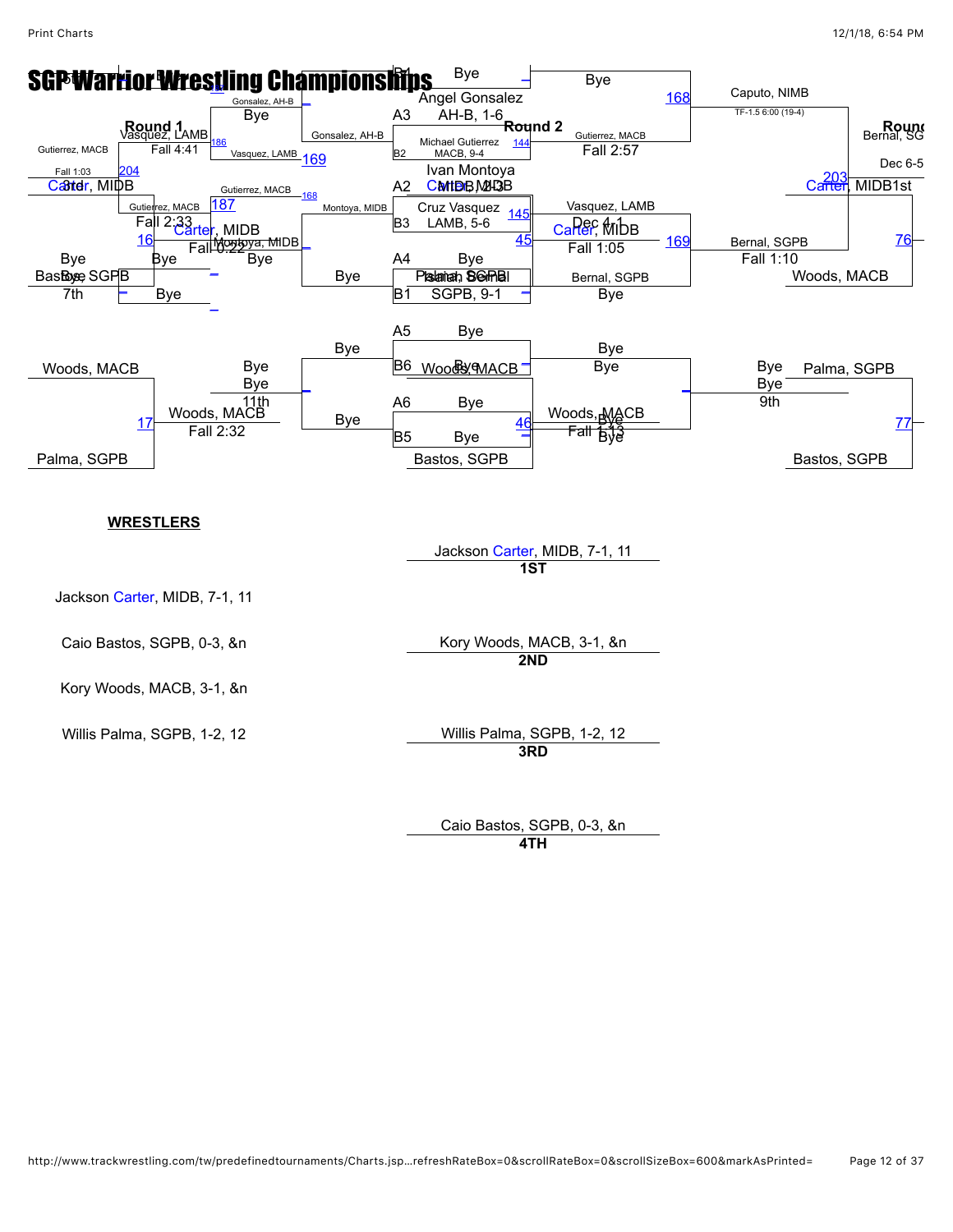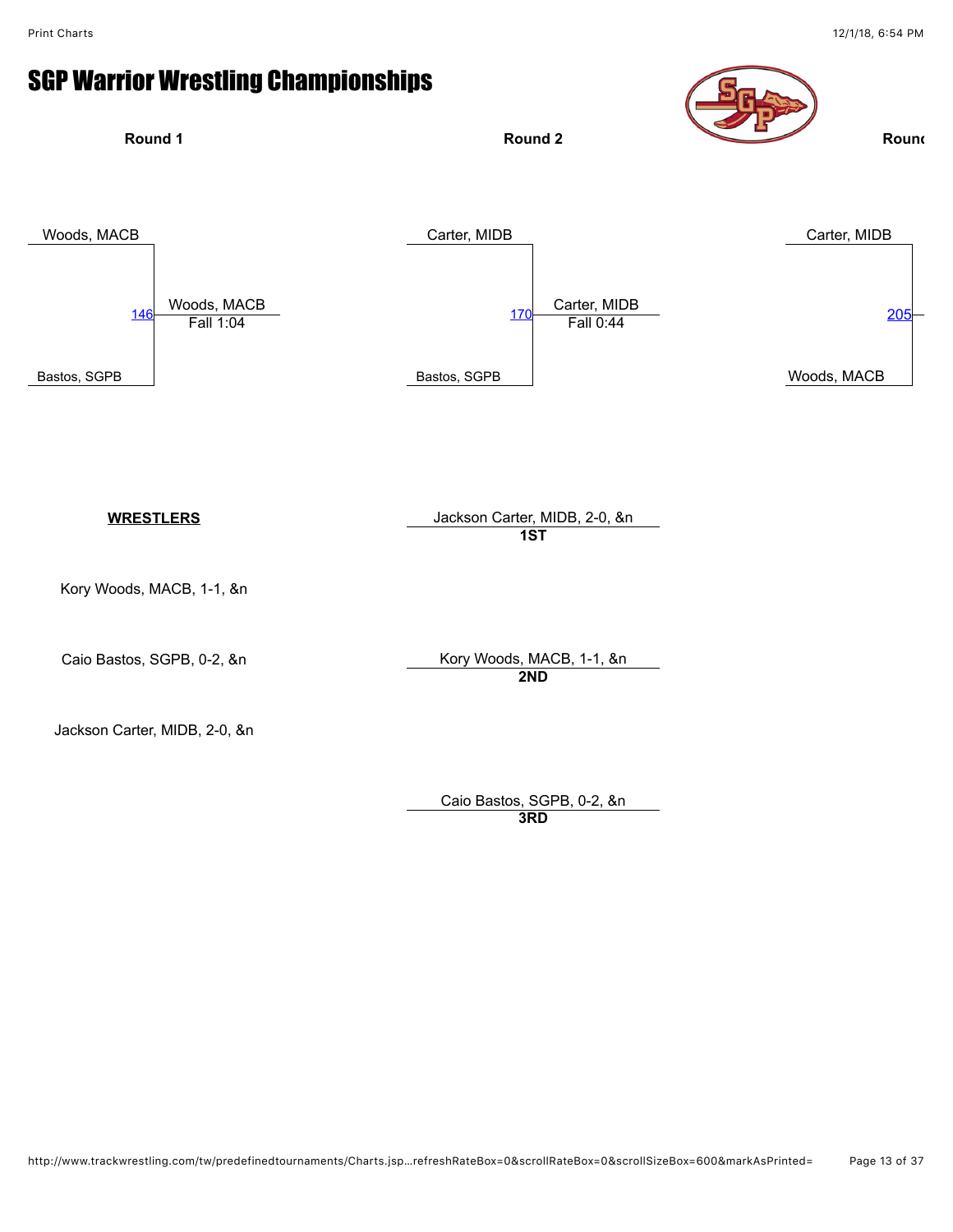

| <b>WRESTLERS</b>            | Uriel Ramirez, WEAB, 4-0    |
|-----------------------------|-----------------------------|
| Micah Muzio, MIDB, 4-2      | 1ST                         |
| Bye                         | Micah Muzio, MIDB, 4-2      |
| Ricardo Menendez, SGPB, 2-5 | 2ND                         |
| Uriel Ramirez, WEAB, 4-0    | Ethan Scott, WEAB, 2-2      |
| Ethan Scott, WEAB, 2-2      | 3RD                         |
| Cameron Smith, MIDB, 0-4    | Ricardo Menendez, SGPB, 2-5 |
|                             | 4TH                         |
|                             | Cameron Smith, MIDB, 0-4    |
|                             | 5TH                         |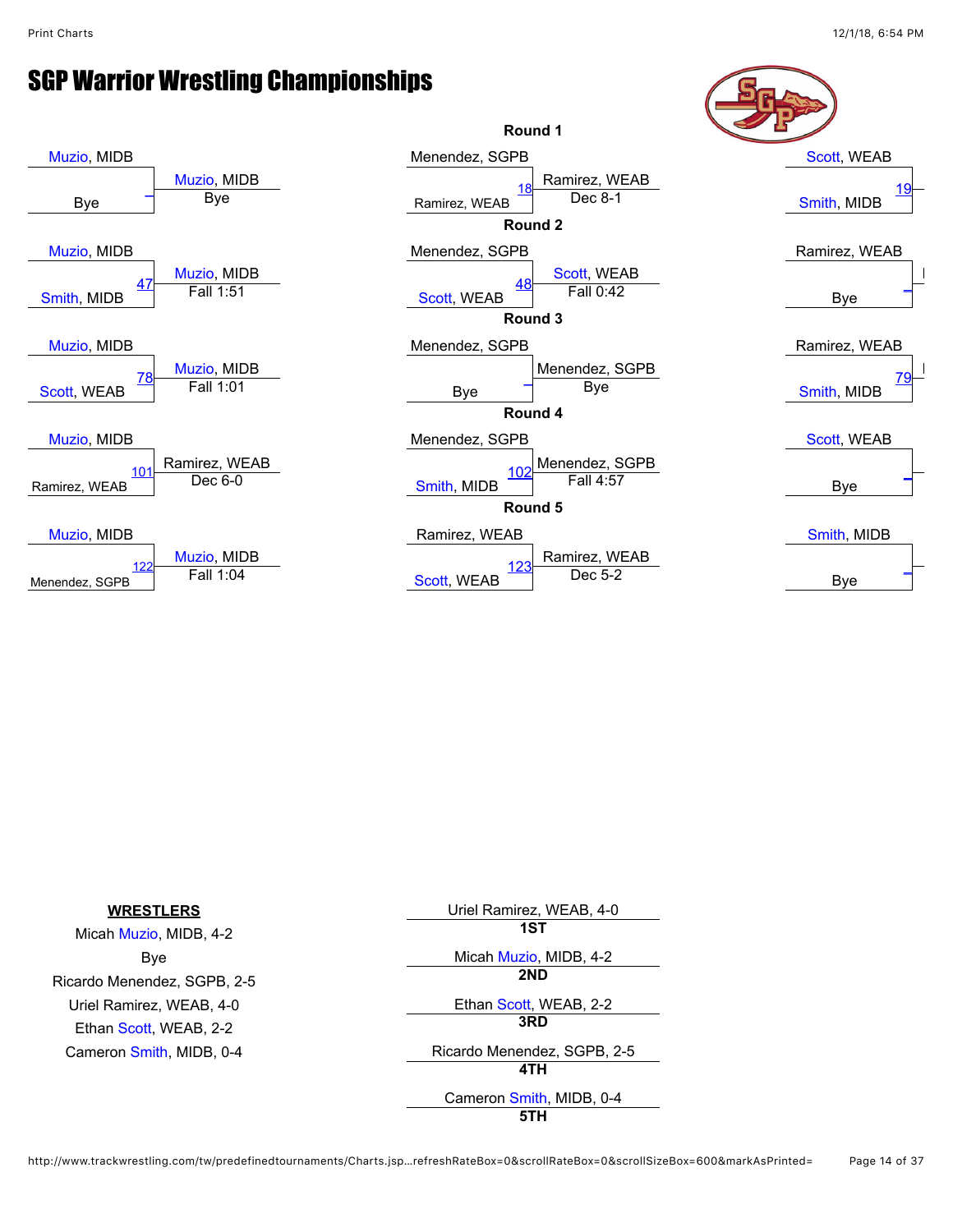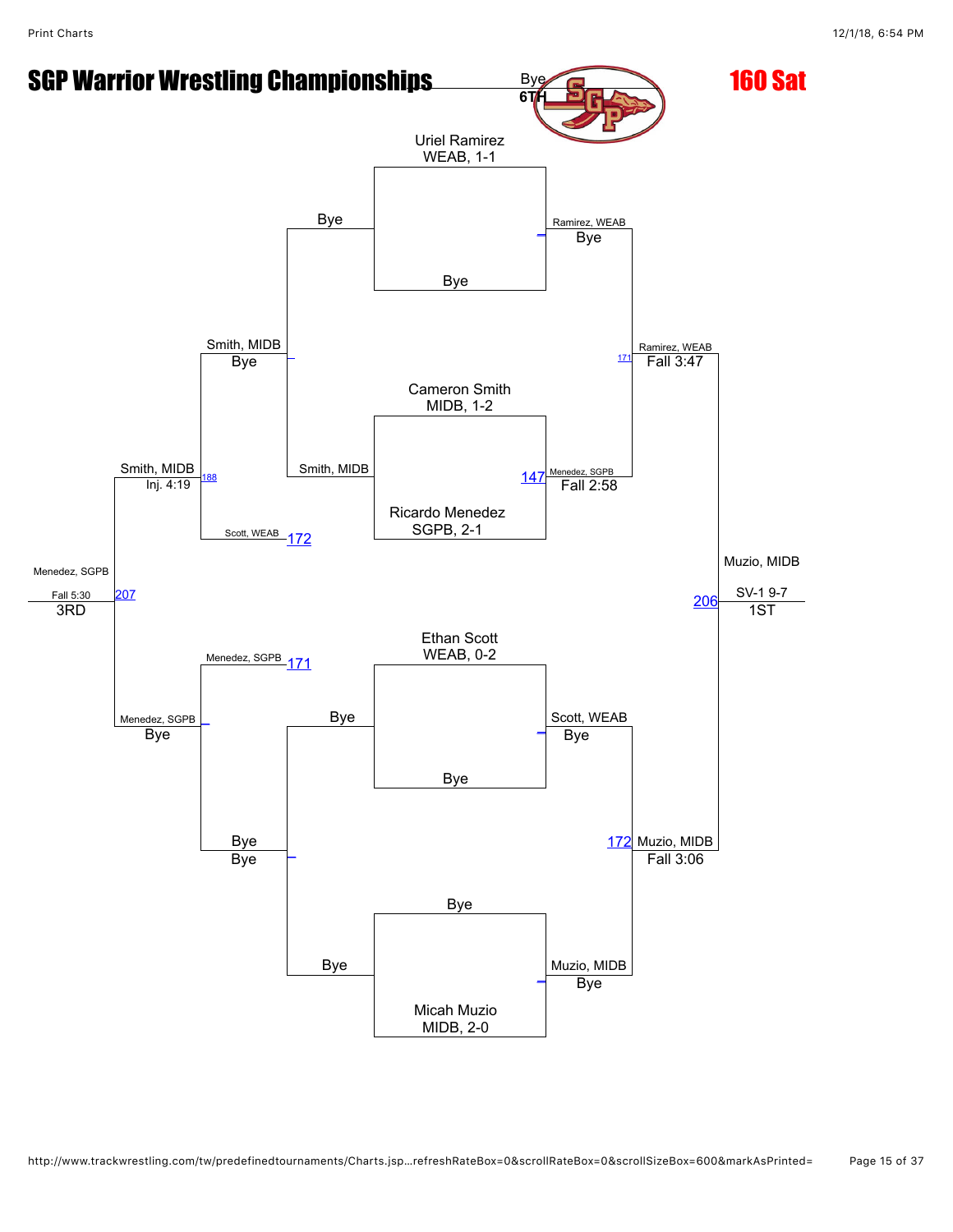

| <b>WRESTLERS</b>            | Brandon Bostwick, MIDB, 7-0 |
|-----------------------------|-----------------------------|
| Brandon Bostwick, MIDB, 7-0 | 1ST                         |
| Bye                         | Carlos Shipp, NS-B, 6-1     |
| Carlos Shipp, NS-B, 6-1     | 2ND                         |
| Andres Garcia, WH-B, 2-4    | Andres Garcia, WH-B, 2-4    |
| Julian Ruiz, SGPB, 0-4      | 3RD                         |
| Connor Black, MIDB, 1-3     | Connor Black, MIDB, 1-3     |
|                             | 4TH                         |
|                             | Julian Ruiz, SGPB, 0-4      |
|                             | 5TH                         |

http://www.trackwrestling.com/tw/predefinedtournaments/Charts.jsp…refreshRateBox=0&scrollRateBox=0&scrollSizeBox=600&markAsPrinted= Page 16 of 37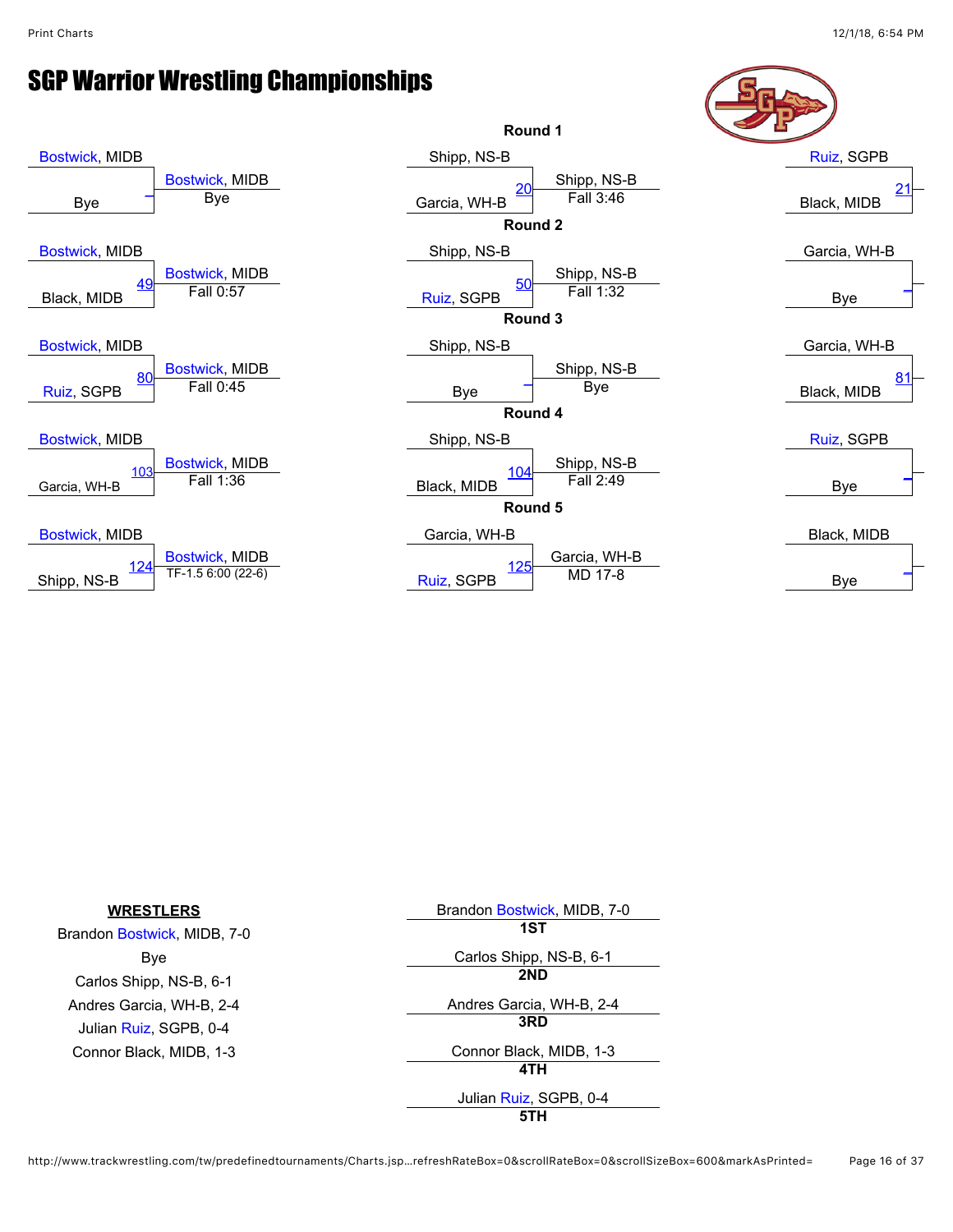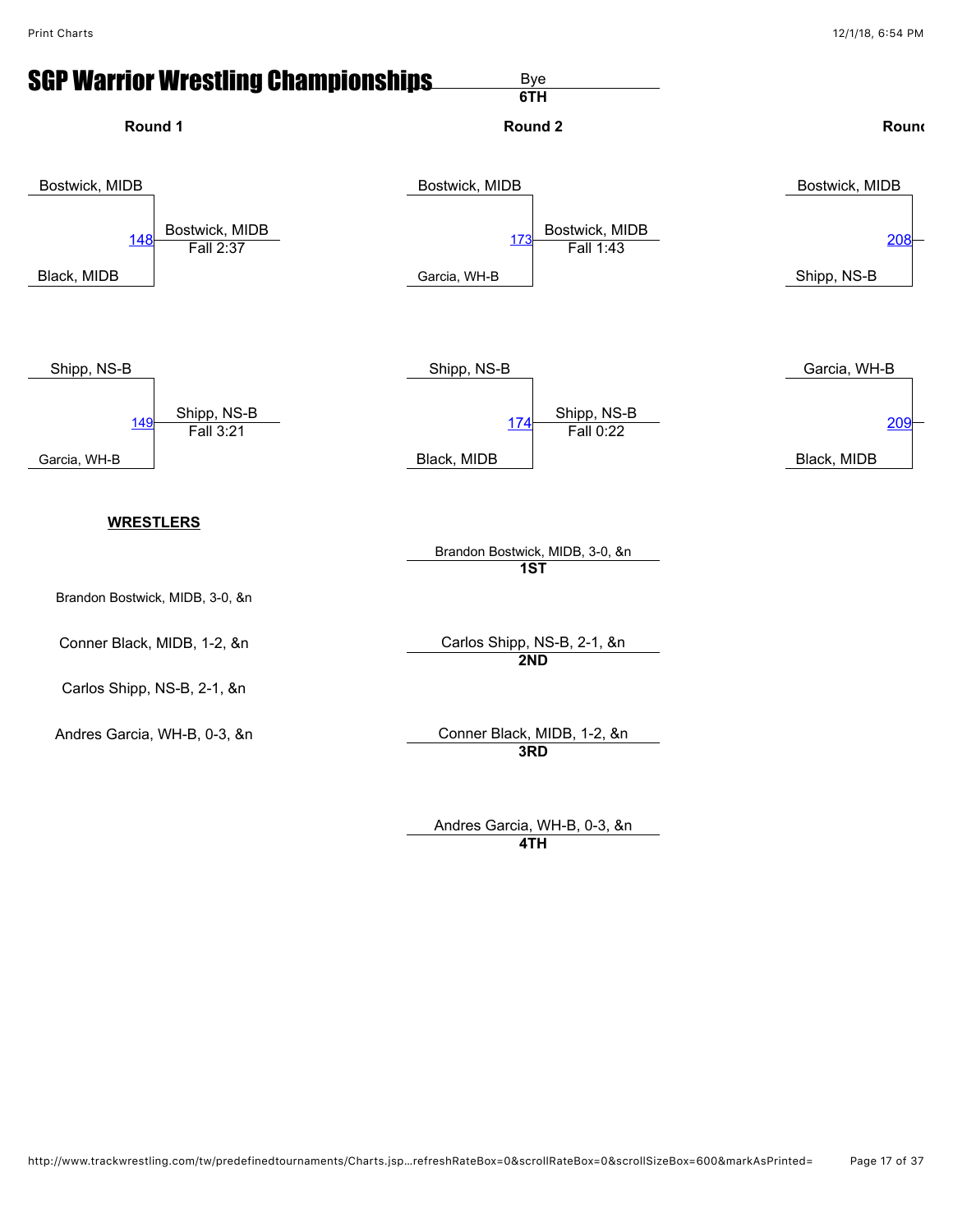

| <b>WRESTLERS</b>         | Samuel Nuila, SGPB, 4-0  |
|--------------------------|--------------------------|
| Samuel Nuila, SGPB, 4-0  | 1ST                      |
| Josh Johnson, MIDB, 2-4  | Antonio Nieto, MACB, 6-3 |
| Antonio Nieto, MACB, 6-3 | 2ND                      |
| Toby Davis, WEAB, 1-3    | Josh Johnson, MIDB, 2-4  |
| Bye                      | 3RD                      |
| Gabriel Vega, MIDB, 0-4  | Toby Davis, WEAB, 1-3    |
|                          | 4TH                      |
|                          | Gabriel Vega, MIDB, 0-4  |
|                          | 5TH                      |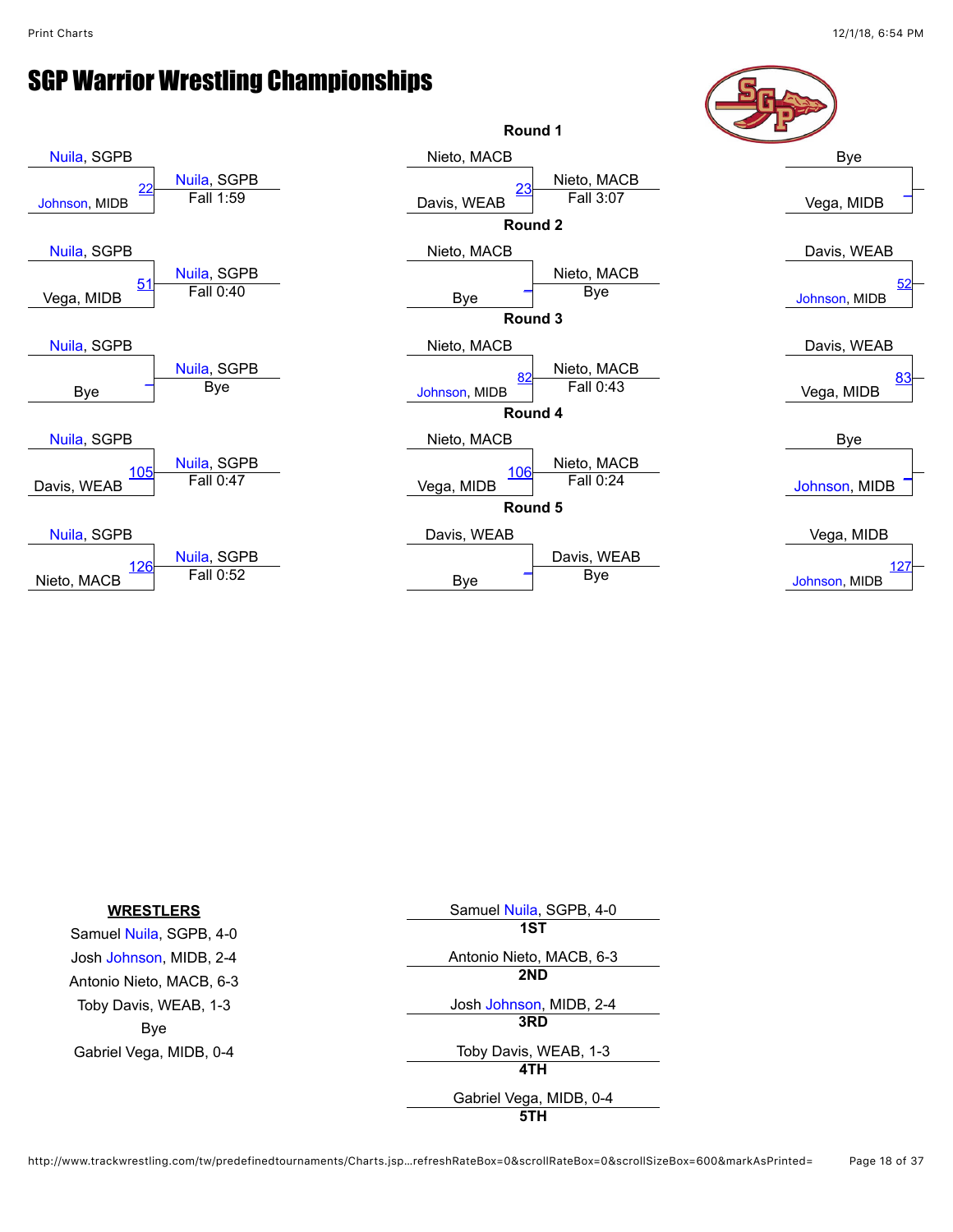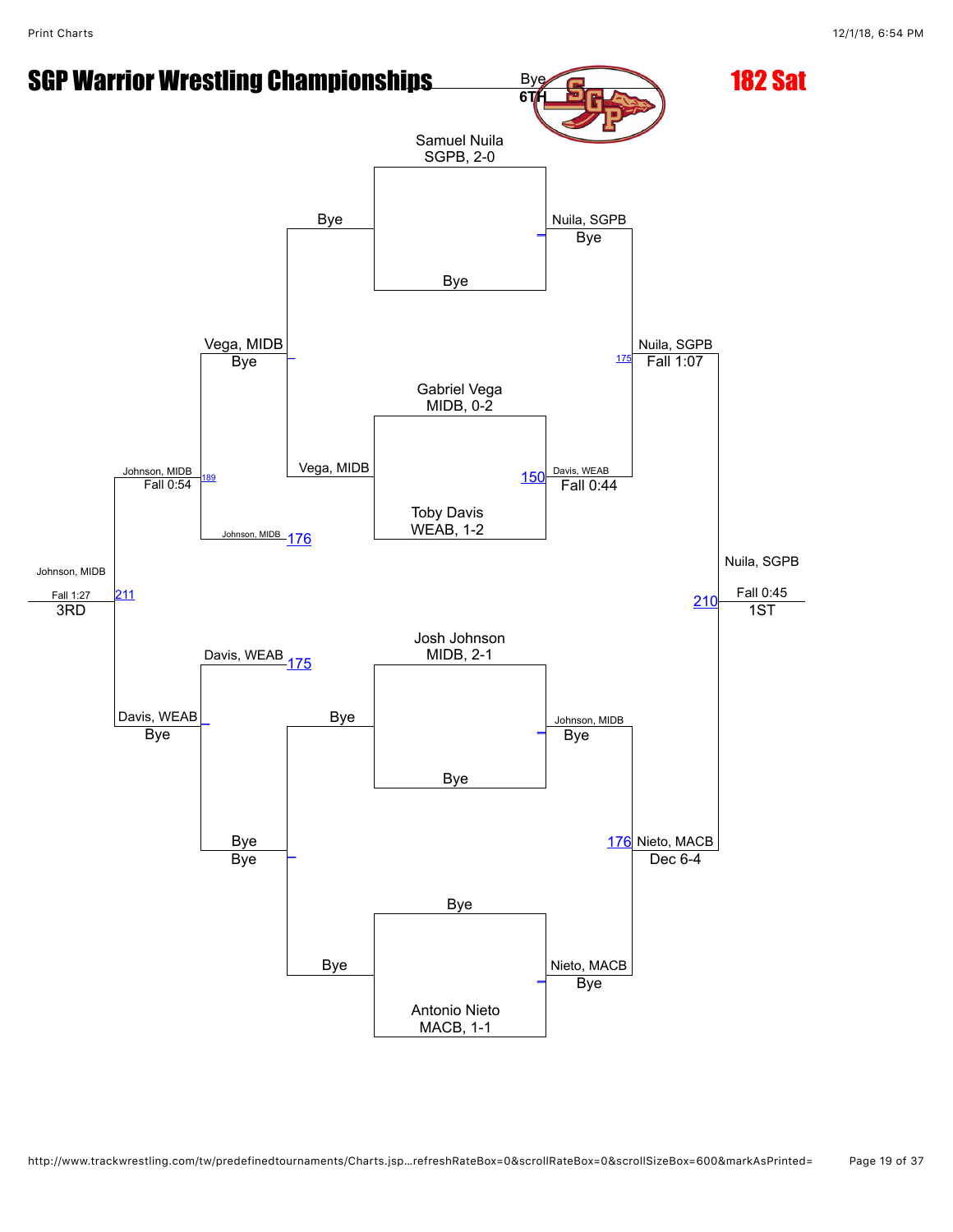

| <b>WRESTLERS</b>           | Kendall Iwuagwu, NS-B, 5-0 |
|----------------------------|----------------------------|
| Kristoph Marin, MACB, 7-1  | 1ST                        |
| Christia Coty, SGPB, 0-6   | Kristoph Marin, MACB, 7-1  |
| Kendall Iwuagwu, NS-B, 5-0 | 2ND                        |
| Bye                        | Carson Weiss, MIDB, 2-2    |
| Carson Weiss, MIDB, 2-2    | 3RD                        |
| Cole Hooper, SGPB, 1-3     | Cole Hooper, SGPB, 1-3     |
|                            | 4TH                        |
|                            | Christia Coty, SGPB, 0-6   |
|                            | 5TH                        |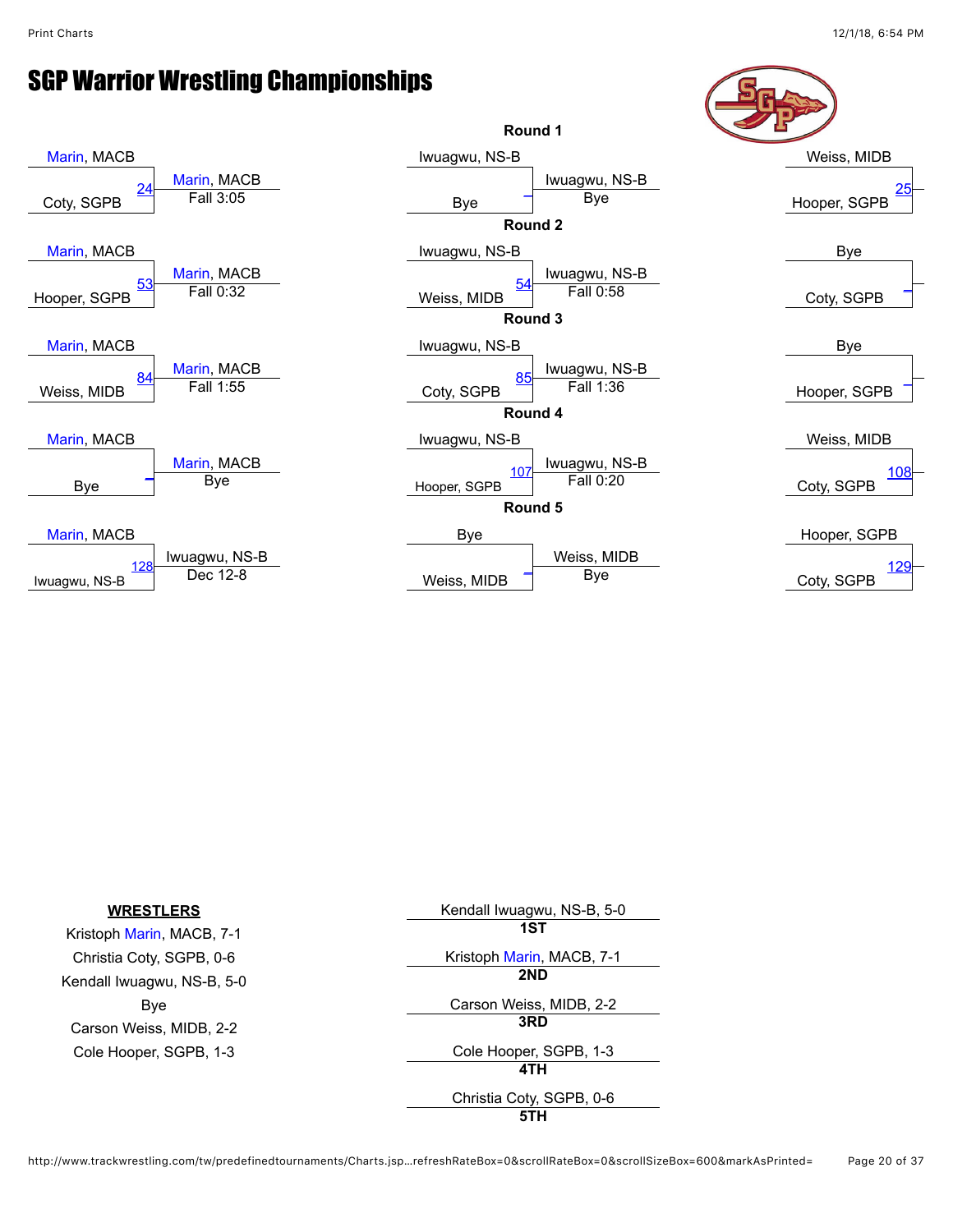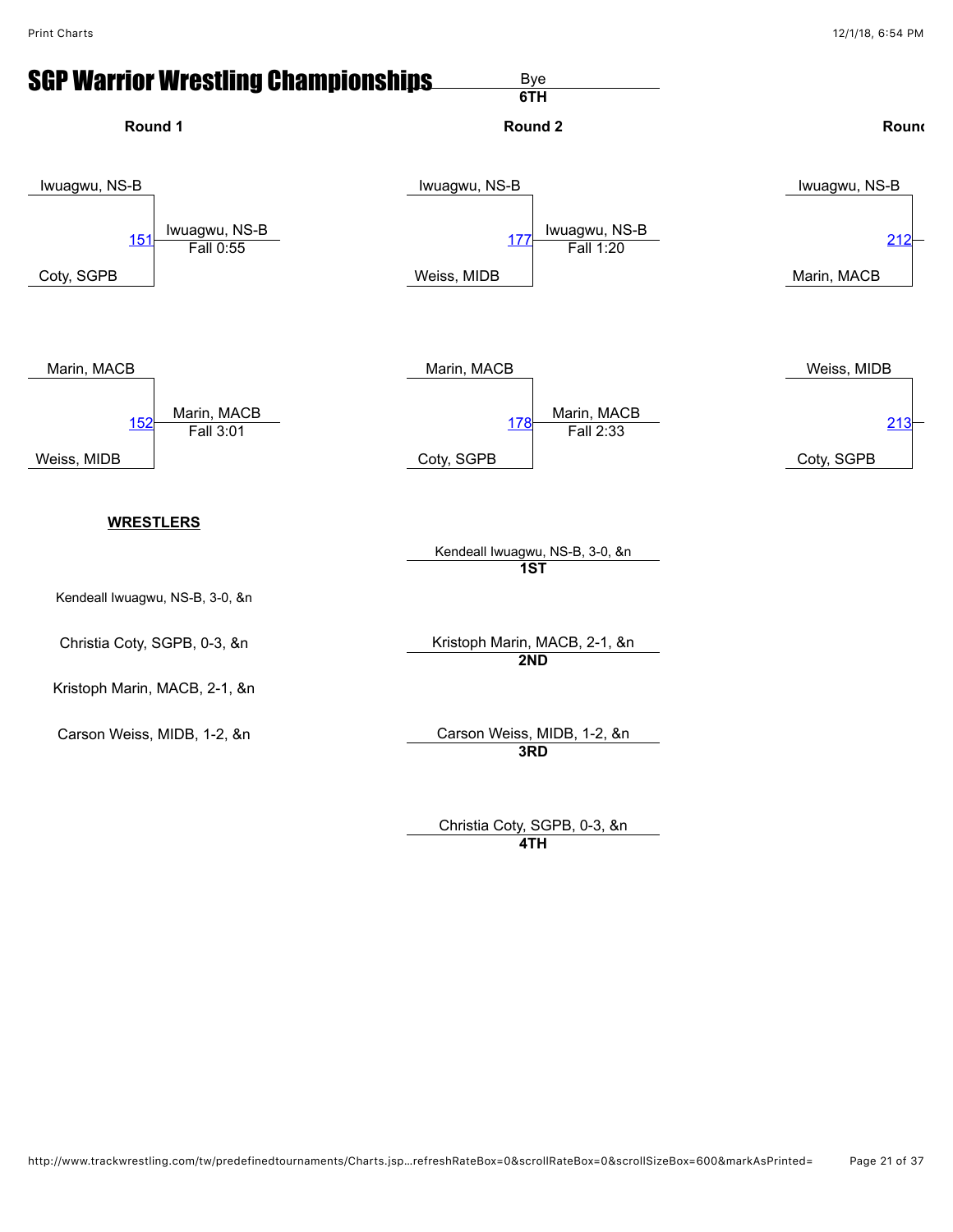

| <b>WRESTLERS</b>                | Ashton Mayberry, SGPB, 5-2      |
|---------------------------------|---------------------------------|
| FORFEIT FORFEIT - Ba, MACB, 2-4 | 1ST                             |
| Ruben Karr, SGPB, 3-1           | Ruben Karr, SGPB, 3-1           |
| Ashton Mayberry, SGPB, 5-2      | 2ND                             |
| Braden Williams, WEAB, 2-2      | Braden Williams, WEAB, 2-2      |
| Conner Vessels, SGPB, 1-3       | 3RD                             |
| Bye                             | Conner Vessels, SGPB, 1-3       |
|                                 | 4TH                             |
|                                 | FORFEIT FORFEIT - Ba, MACB, 2-4 |
|                                 | 5TH                             |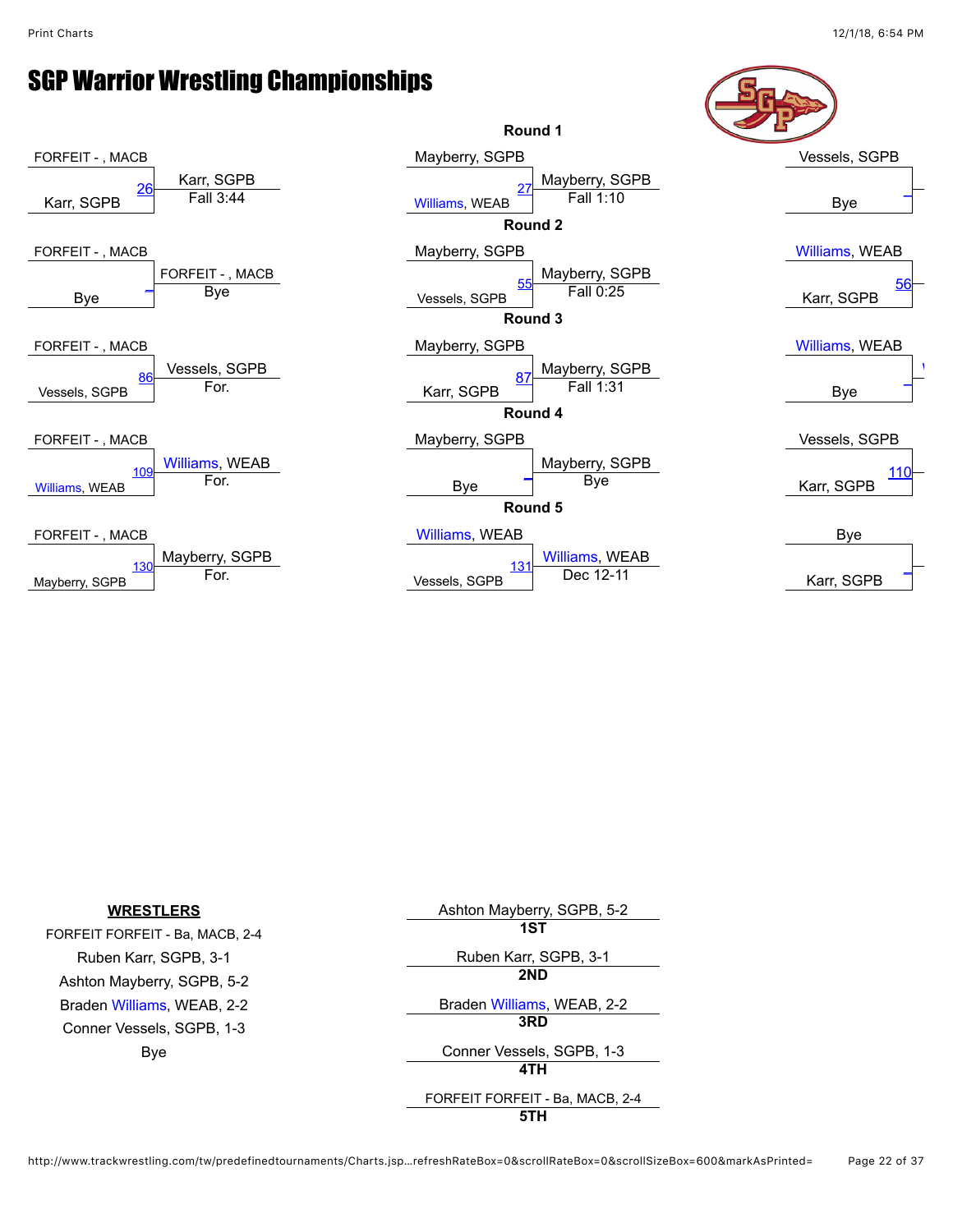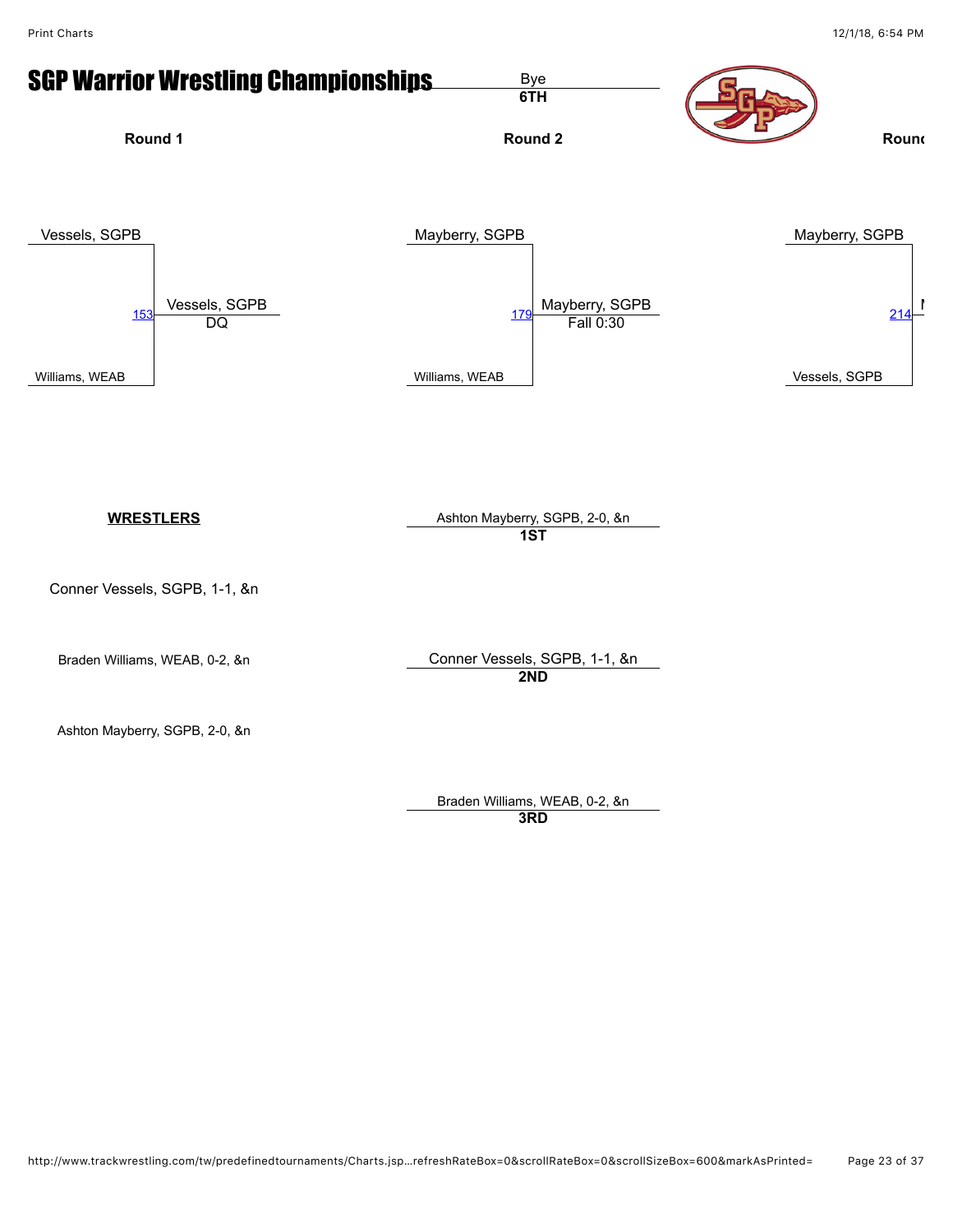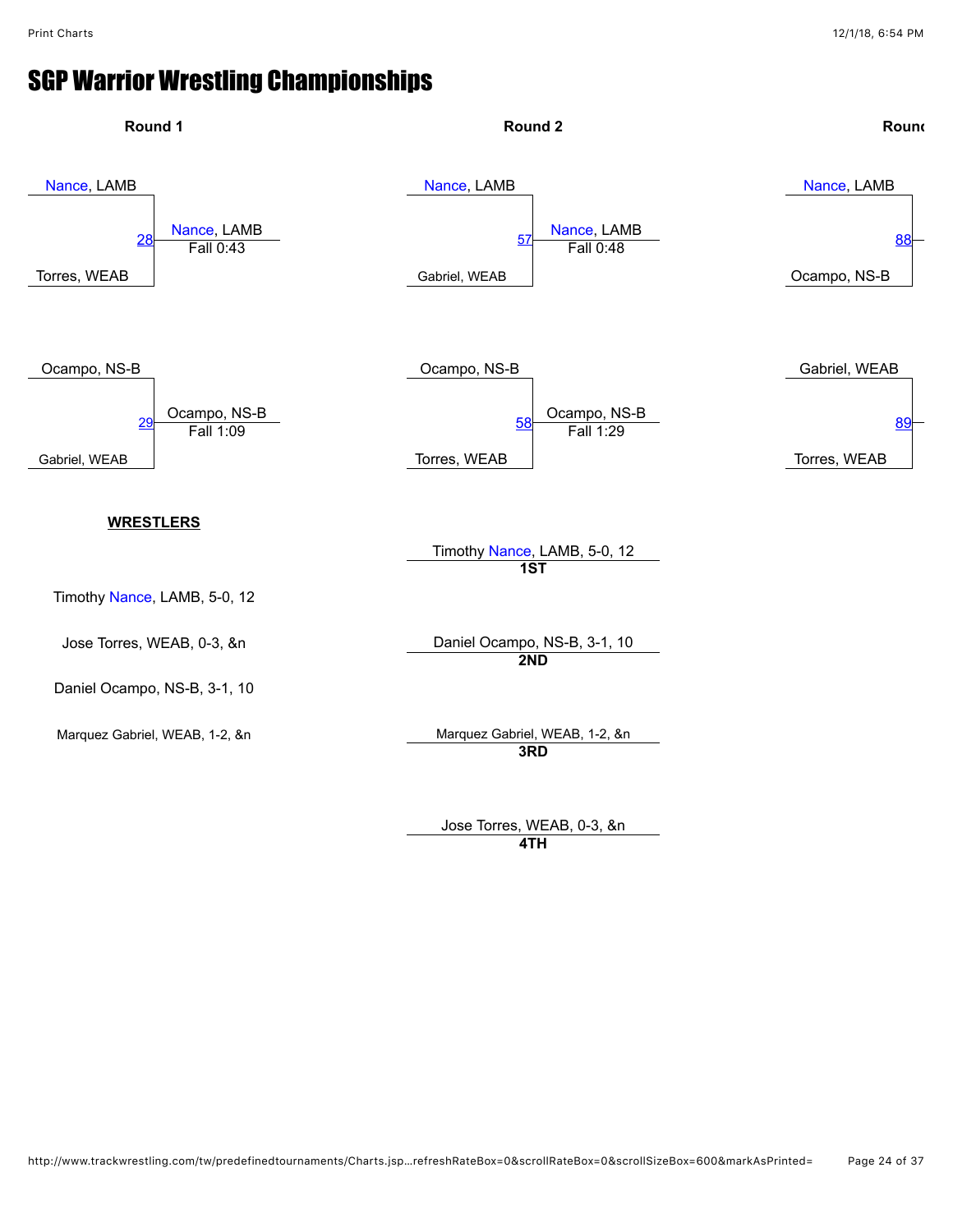# SGP Warrior Wrestling Championships 285 Sat



**Round 1 Round 2 Round 3** Nance, LAMB Nance, LAMB<br>Fall 1:13 Ocampo, NS-B Nance, LAMB<br>Fall 1:31 Ocampo, NS-B [154](javascript:openBoutSheet(1,) Nance, LAMB <u>[180](javascript:openBoutSheet(2,) Nation Entitled Both Control 180 National Control [190](javascript:openBoutSheet(3,) National Control 190 National Control 190 National Control 190 National Control 190 National Control 190 National Control 190 National Control 190 National Control</u> Timothy Nance, LAMB, 2-0, &n **1ST**

> Daniel Ocampo, NS-B, 0-2, &n **2ND**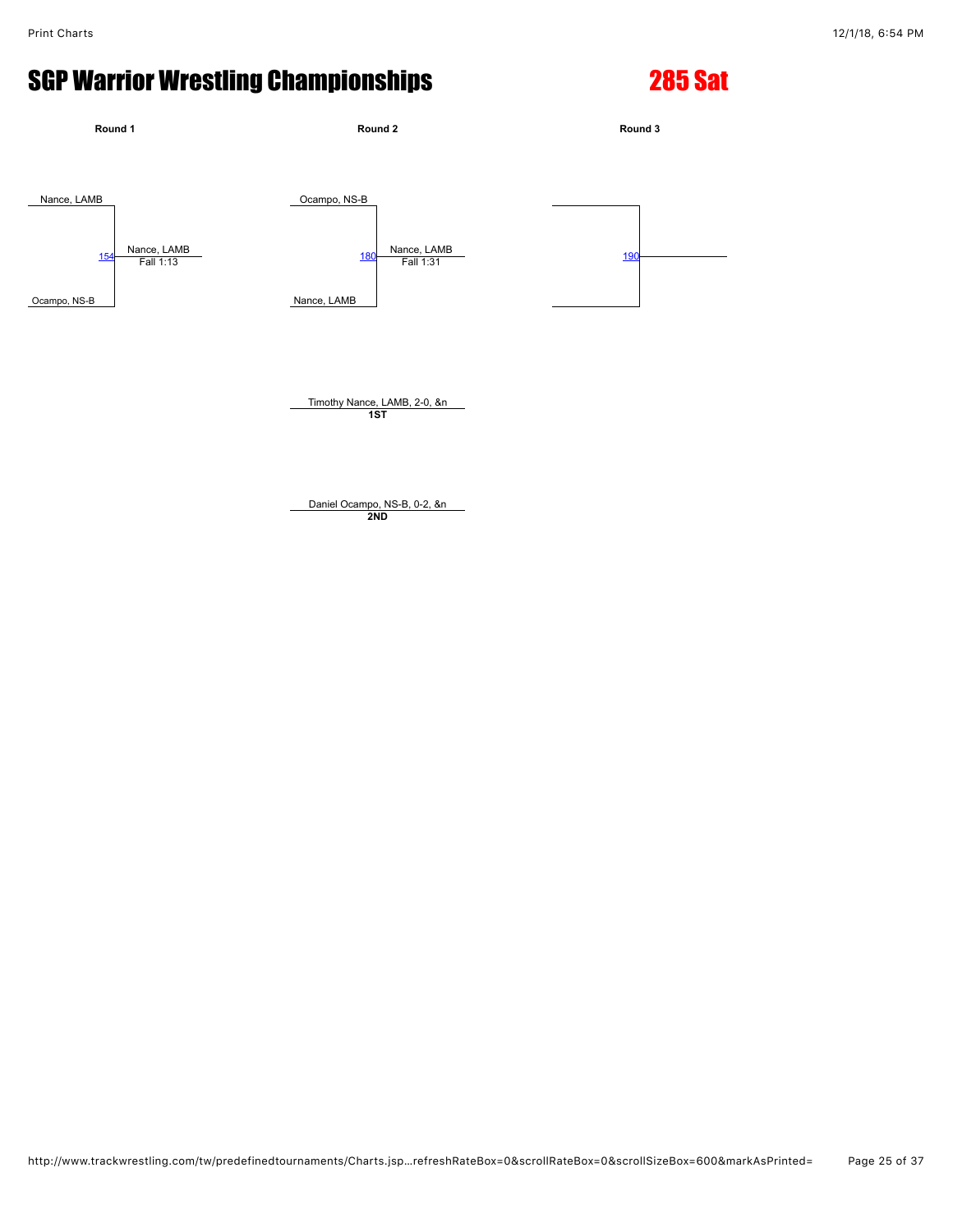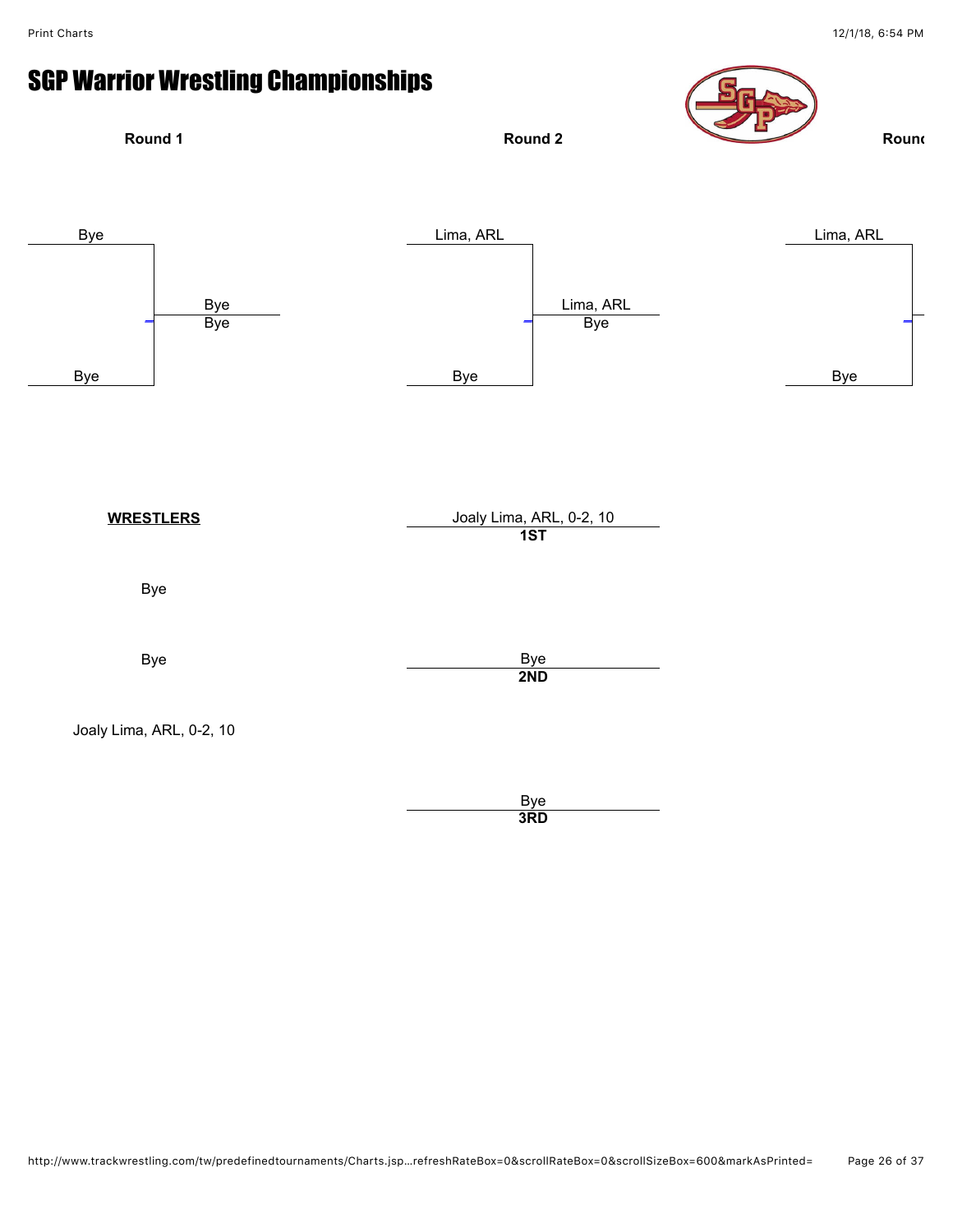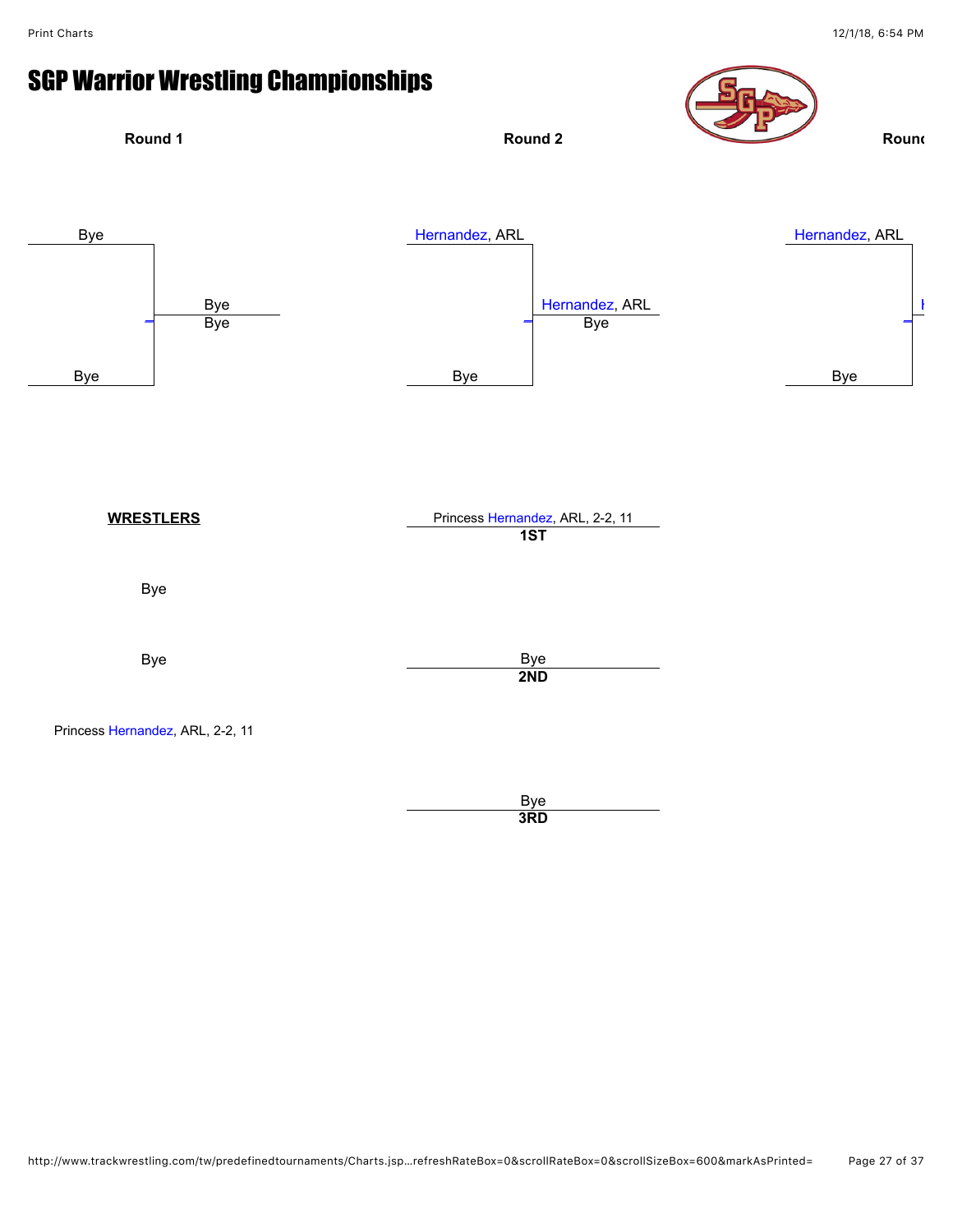

|   | POOL A                              | Round 1                               | Round 2                                  | Round 3                                       | Round 4                                      | Round 5                                       |  |  |  |
|---|-------------------------------------|---------------------------------------|------------------------------------------|-----------------------------------------------|----------------------------------------------|-----------------------------------------------|--|--|--|
|   | Salome Stallworth<br>WH-G, 5-1      | 2 / Bout<br>Stallworth, WH-G<br>Bye   | $3/$ Bout<br>Stallworth, WH-G<br>Bye     | 4 / Bout 543<br>Stallworth, WH-G<br>Fall 5:34 | $5/$ Bout $\_$<br>Stallworth, WH-G<br>Bye    | 6 / Bout 584<br>Stallworth, WH-G<br>Fall 2:19 |  |  |  |
| 2 | <b>Bye</b>                          | 1 / $Bout$<br>Stallworth, WH-G<br>Bye | $5/$ Bout $\_$<br>Bye<br>Bye             | $6$ / Bout<br>Hernandez, MACG<br>Bye          | 4 / Bout _<br>Pearl, MIDG<br>Bye             | $3$ / Bout<br>Bye<br><b>Bye</b>               |  |  |  |
| 3 | Bye                                 | 4 / Bout _<br>Pearl, MIDG<br>Bye      | 1 / Bout _<br>Stallworth, WH-G<br>Bye    | 5 / Bout _<br>Bye<br>Bye                      | $6$ / Bout $-$<br>Hernandez, MACG<br>Bye     | 2_/_Bout_<br>Bye<br>Bye                       |  |  |  |
| 4 | Jetta Pearl<br><b>MIDG, 5-5</b>     | 3 / Bout _<br>Pearl, MIDG<br>Bye      | 6 / Bout 521<br>Pearl, MIDG<br>Fall 1:03 | 1 / Bout 543<br>Stallworth, WH-G<br>Fall 5:34 | 2 / Bout _<br>Pearl, MIDG<br>Bye             | 5_/_Bout_<br>Pearl, MIDG<br>Bye               |  |  |  |
| 5 | <b>Bye</b>                          | 6 / Bout _<br>Hernandez, MACG<br>Bye  | 2 /_Bout_<br>Bye<br>Bye                  | $3$ / Bout<br>Bye<br>Bye                      | $1$ / Bout $\_\_$<br>Stallworth, WH-G<br>Bye | $4$ / Bout<br>Pearl, MIDG<br>Bye              |  |  |  |
| 6 | Aliya Hernandez<br><b>MACG, 1-4</b> | 5_/_Bout_<br>Hernandez, MACG<br>Bye   | 4 / Bout 521<br>Pearl, MIDG<br>Fall 1:03 | 2 / Bout _<br>Hernandez, MACG<br>Bye          | $3$ / Bout $\_\_$<br>Hernandez, MACG<br>Bye  | 1 / Bout 584<br>Stallworth, WH-G<br>Fall 2:19 |  |  |  |

|                | POOL B                           | Round 1                                                | Round 2                                          | Round 3                                                   | Round 4                                                     | Round 5                                  |
|----------------|----------------------------------|--------------------------------------------------------|--------------------------------------------------|-----------------------------------------------------------|-------------------------------------------------------------|------------------------------------------|
| 1              | Stephania Nava<br>SGPG, 8-1      | 2 / Bout $\overline{\phantom{0}}$<br>Nava, SGPG<br>Bye | $3/$ Bout $\_$<br>Nava, SGPG<br>Bye              | 4 / Bout 544<br>Nava, SGPG<br>Fall 1:12                   | 5 / Bout 565<br>Nava, SGPG<br>Fall 0:55                     | 6 / Bout 585<br>Nava, SGPG<br>Fall 2:55  |
| $\overline{2}$ | <b>Bye</b>                       | 1 / Bout<br>Nava, SGPG<br>Bye                          | $5/$ Bout $\_$<br>Avina, BOWG<br>Bye             | $6/$ Bout $\_$<br>Bolanos, ARL<br>Bye                     | 4 / Bout $\overline{\phantom{0}}$<br>Benavides, NS-G<br>Bye | $3/$ Bout $\_$<br>Bye<br>Bye             |
| 3              | <b>Bye</b>                       | 4 / Bout _<br>Benavides, NS-G<br>Bye                   | 1 / Bout $\_$<br>Nava, SGPG<br>Bye               | $5$ / Bout $\overline{\phantom{a}}$<br>Avina, BOWG<br>Bye | $6/$ Bout $\_$<br>Bolanos, ARL<br>Bye                       | $2$ / Bout $\_\_$<br>Bye<br>Bye          |
| 4              | Alexandra Benavides<br>NS-G, 2-7 | 3 / Bout _<br>Benavides, NS-G<br>Bye                   | 6_/_Bout_522<br>Bolanos, ARL<br>Fall 0:31        | 1 / Bout 544<br>Nava, SGPG<br>Fall 1:12                   | 2 / Bout $\_$<br>Benavides, NS-G<br>Bye                     | 5 / Bout 586<br>Avina, BOWG<br>Fall 3:40 |
| 5              | Sofia Avina<br><b>BOWG, 1-4</b>  | 6 / Bout 501<br><b>Bolanos, ARL</b><br>Fall 0:47       | $2$ / Bout_<br>Avina, BOWG<br>Bye                | $3$ / Bout $\_\_$<br>Avina, BOWG<br>Bye                   | 1 / Bout 565<br>Nava, SGPG<br>Fall 0:55                     | 4 / Bout 586<br>Avina, BOWG<br>Fall 3:40 |
| 6              | Jocelyn Bolanos<br>ARL, 7-3      | 5 / Bout 501<br><b>Bolanos, ARL</b><br>Fall 0:47       | 4_/_Bout_522<br><b>Bolanos, ARL</b><br>Fall 0:31 | 2 / Bout _<br>Bolanos, ARL<br>Bye                         | $3/$ Bout $\_$<br><b>Bolanos, ARL</b><br>Bye                | 1 / Bout 585<br>Nava, SGPG<br>Fall 2:55  |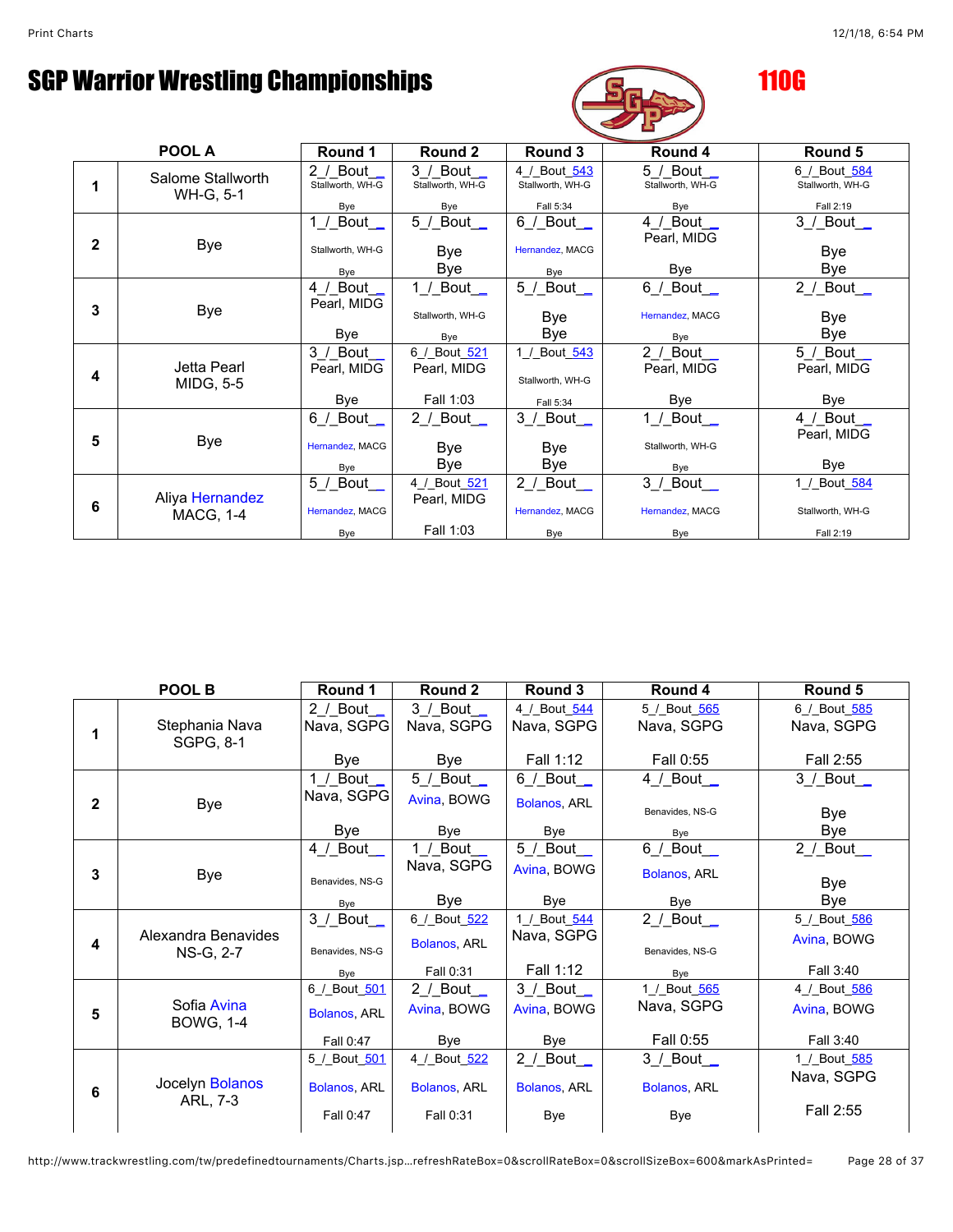|                       |                                                                                                       |                                                       |                                                                        |                                                       |                                                                   | 119G                                                        |
|-----------------------|-------------------------------------------------------------------------------------------------------|-------------------------------------------------------|------------------------------------------------------------------------|-------------------------------------------------------|-------------------------------------------------------------------|-------------------------------------------------------------|
|                       | <b>SGP Warrior Wrestling Championships</b> Stallworth                                                 |                                                       |                                                                        |                                                       |                                                                   |                                                             |
| Bye                   | Bye<br>665                                                                                            |                                                       | WH-G, 5-1<br>Α1                                                        |                                                       |                                                                   |                                                             |
| <b>Bye</b>            |                                                                                                       | Benavides, NS-G                                       | Alexandra Benavides                                                    | 60<br><b>Fall To</b>                                  |                                                                   |                                                             |
| 5th                   | $rac{B}{B}$ OOL ASS                                                                                   | <b>Round 1</b>                                        | Round 2                                                                | Round 3                                               | Round 4                                                           | Round 5                                                     |
|                       | Benavides, NS-G<br>Jessica Cratile <sup>T</sup><br>Jessica Cratile<br>Pearl, MIRRG <sub>86</sub> 42-0 | $\frac{29}{2}$ Bout<br>Crane, MARG<br>Hernandez, MACG | Jocelyn Bolanos                                                        | 4_/_Bout_ <del>545</del><br>Crane, MARG<br><b>610</b> | $5/$ Bout $\frac{637}{566}$<br>Crane, MARG<br>Bolarios, ARL       | Fall 5:08-/_Bout <sub>1587</sub><br>Crane, MARG<br>Nava, SG |
| Stallworth, WH-G      | Fall 0:24<br>Pearl, MIDG                                                                              | 638 Bye                                               | FanRL, 173                                                             | Fall 0:15 Fall 1:41                                   | Fall 0:20                                                         | Fall 1:50                                                   |
| Fall 3:30             | 680                                                                                                   | Bout                                                  |                                                                        | 6_/_Bout                                              | $4$ /_Bout_                                                       | Dec 4-3<br>3 <sup>/</sup>                                   |
| 3rd<br>$\overline{2}$ | By Stallworth, WH-G<br>Stallworth, WH-G                                                               | Avina, BOWG                                           | $\overline{G}$ rane, MARG $A2_{\text{Morph}}$ MIRG, 5-5<br>Sofia Avina | Cordoba, ARL                                          | Pearl, MIDGSalinas, WEAG                                          | 1st<br>Rahim, BOWG                                          |
|                       | Fall 2:14                                                                                             | <b>Bye</b>                                            | <b>BOBAG, 1-4</b><br>B3                                                | Bye Fall 0:14                                         | Bye                                                               | <b>Bye</b>                                                  |
| Bye <sub>3</sub>      | Avina, BOWG<br>B <sub>ve</sub> ainab Rahim <sub>Bye</sub>                                             | 4_/_Bout_502                                          | 1 / Bout 523<br>Rahim, BOWG <sub>A4</sub> Crane, MARG                  | $\overline{5}$ / Bout $\overline{546}$<br>Rahim, BOWG | 6_/_Boyd_567 Nava, SGP2G/_Bout<br>Rahim, BOWG                     | Fall 2:4Rahim, BOWG                                         |
| Bye<br>7th            | <b>BOW038-2</b>                                                                                       | Bye<br><del>Fall 3:12</del>                           | Stephania Nava<br>Reference                                            |                                                       | $\begin{bmatrix} 1 & 0.21 \\ 0.21 & 0.22 \end{bmatrix}$ Fall 0.21 | <b>B</b> ve                                                 |
|                       | Bye                                                                                                   | 3 / Bout 502                                          |                                                                        | + Bout 545                                            | $2$ / Bout                                                        | 5 / Bout 588                                                |
| 4                     | Yeslie Salinas<br><b>WEAG, 1-5</b>                                                                    | Rahim, BOWG                                           | A5 <sup>Cordoba</sup> R <sub>R</sub> RL                                | Crane, MARG                                           | Salinas, WEAG                                                     | Salinas, WEAG                                               |
|                       |                                                                                                       | Fan 196912                                            | Fall 5:14                                                              | Fall 0:15                                             | Bye<br><b>B</b> ve                                                | Fall 2:49                                                   |
|                       | Bye                                                                                                   | 6 / Bout 503                                          | <b>Be SARG</b><br>B62                                                  | 3 / Bout_546Bye                                       | 1 / Bout 566                                                      | Bye<br>4 / Bout 588                                         |
| 5                     | Marcela Morebyce<br>NS-G, 1-611th                                                                     | Cordoba, ARL                                          | Moreno, NS-G<br>A6<br>Bye                                              | Rahim, BOWG                                           | Crane, MARG                                                       | Bye<br>Salinas, WEAG<br>9th                                 |
|                       |                                                                                                       | Fan8√a02                                              | Bye                                                                    | Fall 0:21                                             | Fall 0:20<br>Bve                                                  | Fall 2:49                                                   |
| 6                     | Amanda Cordoba                                                                                        | 5 / Bout 503<br>Cordoba, ARL                          | B54_/_Bou By <sub>224</sub><br>Cordoba, ARL                            | $2$ / Bout<br>Cordoba, ARL                            | 3 / Bout 567<br>Bve<br>Rahim, BOWG                                | 1 / Bout 587<br>Crane, MARG                                 |
|                       | ARL, 6-5                                                                                              | Fall 1:02                                             | Fall 5:14                                                              | Bye                                                   | Fall 2:37                                                         | Fall 1:50                                                   |

|              | POOL B                                       | Round 1                      | Round 2                       | Round 3                            | Round 4                     | Round 5                            |
|--------------|----------------------------------------------|------------------------------|-------------------------------|------------------------------------|-----------------------------|------------------------------------|
|              | JaeLyn Tillis<br>ARL, 7-3                    | 2 / Bout $\_$<br>Tillis, ARL | $3/$ Bout $\_$<br>Tillis, ARL | 4 / Bout 547<br><b>Tillis, ARL</b> | 5 / Bout 568<br>Tillis, ARL | 6 / Bout 589<br><b>Tillis, ARL</b> |
|              |                                              | Bye                          | Bye                           | Fall 0:29                          | Fall 0:37                   | Fall 0:46                          |
|              |                                              | 1 / Bout _                   | $5/$ Bout $\_$                | 6 / Bout _                         | $4$ / Bout_                 | $3$ / Bout_                        |
| $\mathbf{2}$ | <b>Bye</b>                                   | Tillis, ARL                  | FORFEIT - , BOWG              | Patterson, WEAG                    | Bracken, MIDG               | Bye                                |
|              |                                              | Bye                          | Bye                           | Bye                                | Bye                         | Bye                                |
|              |                                              | 4 / Bout _                   | Bout _<br>1/<br>Tillis, ARL   | 5 / Bout _                         | $6/$ Bout $\_$              | $2$ / Bout $\_\_$                  |
| 3            | <b>Bye</b>                                   | Bracken, MIDG                |                               | <b>FORFEIT - , BOWG</b>            | Patterson, WEAG             | Bye                                |
|              |                                              | Bye                          | Bye                           | Bye                                | Bye                         | <b>Bye</b>                         |
|              |                                              | $3$ /_Bout__                 | 6_/_Bout_525                  | 1 / Bout 547                       | $2$ /_Bout__                | 5 / Bout 590                       |
| 4            | Nyah Bracken<br>MIDG, 3-5                    | Bracken, MIDG                | Bracken, MIDG                 | <b>Tillis, ARL</b>                 | Bracken, MIDG               | Bracken, MIDG                      |
|              |                                              | Bye                          | Fall 3:08                     | Fall 0:29                          | Bye                         | Fall 1:06                          |
|              |                                              | 6 / Bout 504                 | 2 / Bout _                    | $3$ /_Bout_                        | 1 / Bout 568                | 4_/_Bout_590                       |
| 5            | FORFEIT - FORFEIT - Tran<br><b>BOWG, 0-5</b> | Patterson, WEAG              | <b>FORFEIT - , BOWG</b>       | <b>FORFEIT - BOWG</b>              | <b>Tillis, ARL</b>          | Bracken, MIDG                      |
|              |                                              | Fall 1:25                    | Bye                           | Bye                                | Fall 0:37                   | Fall 1:06                          |
|              |                                              | 5 / Bout 504                 | 4 / Bout 525                  | 2 / Bout $\_$                      | $3/$ Bout $\_$              | 1 / Bout 589                       |
| 6            | <b>Bailey Patterson</b><br><b>WEAG, 2-4</b>  | Patterson, WEAG              | Bracken, MIDG                 | Patterson, WEAG                    | Patterson, WEAG             | <b>Tillis, ARL</b>                 |
|              |                                              | Fall 1:25                    | Fall 3:08                     | Bye                                | Bye                         | Fall 0:46                          |

Jessica [Crane](javascript:viewProfile(1009667009))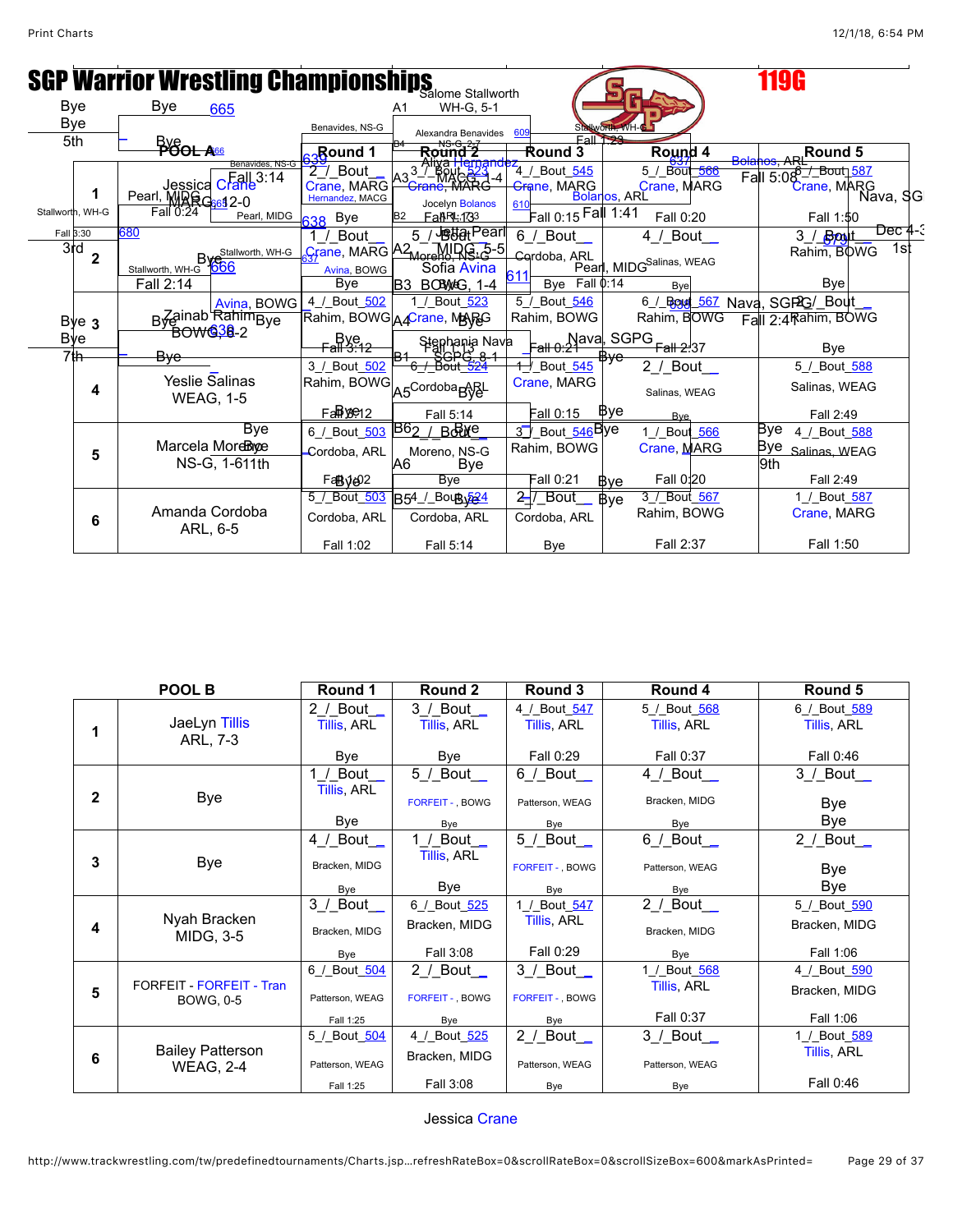|            |             |                         |                                |                                         | <b>FORFEIT - BOWG</b>          |                | <b>SGP MarriorWrestling Champions https MARG, 12-0</b> |                                                                        | <b>Taner MARG</b> |                | 128G                                  |
|------------|-------------|-------------------------|--------------------------------|-----------------------------------------|--------------------------------|----------------|--------------------------------------------------------|------------------------------------------------------------------------|-------------------|----------------|---------------------------------------|
| 5th        |             | <b>Bye</b>              | 668                            |                                         |                                |                | <b>FORFEIT - FORFEIT - Tran</b><br><b>BOWG, 0-5</b>    | For                                                                    |                   |                |                                       |
|            |             |                         |                                | Bracken, MIDG 642                       |                                |                | Amanda Cordoba                                         |                                                                        |                   |                | Crane, MARG                           |
|            |             | POOL A                  |                                | For.                                    | Round 1                        |                | A <sub>3</sub> Rochel-2 <sup>6-5</sup>                 | Round 3                                                                |                   | Round 4        | Fall 0:31 Round 5                     |
|            |             | Rahim, BOWG Rahim, BOWG |                                |                                         | 2Brackery MI505                |                | ვNyaaModFranc <mark>k</mark> een                       | 643 Bout Gordoba, AR5 / Bout                                           |                   |                | 6 / Bout Crane, MA                    |
|            |             |                         |                                |                                         | Dennada Diarm, BOWG Biaz, AH-G |                | B <sub>2</sub> Dia UDA <sub>11</sub> 365               | $\overline{\text{Di}}$ az, AH- $\overline{\text{Gal}}$ 2:37 Diaz, AH-G |                   |                | Diaz, AH-G                            |
| Fall 1:38  |             | 682                     | AH-G, 4-1                      |                                         |                                |                | Zainab Rahim                                           |                                                                        |                   |                | Fall 2:46<br>$\frac{681}{\text{Bye}}$ |
|            | 3rd         |                         |                                | Cordoba, ARL                            | Fall 3:30                      |                | А2 F&RO20246, 6-2                                      | Fall 0:39                                                              |                   | Bye            | 1st                                   |
|            |             | Cordoba, ARL 668        |                                |                                         | 1 PatBBbH, VOEAD               |                | 5_Bailey Patterson                                     | 6. BouRahim, BOWG/ Bout 569                                            | :51               |                | 3_/_Bout_591                          |
|            | $\mathbf 2$ | De Manana Aguon         |                                |                                         | Diaz, AH-G B3 AquichEAGARMG    |                |                                                        | Aguon, LAMC                                                            |                   | Aguon, LAMG    | Aguon, LAMG                           |
|            |             |                         |                                | LAMG, Patte Sson, WEAG 643<br>Fall 5:47 |                                |                | <b>Yeslie Salinas</b>                                  |                                                                        |                   | 641            | <b>Tillis, ARL</b>                    |
| <b>Bye</b> |             | Bye                     |                                |                                         | Fall 3:30                      | A4             | <b>WEAG, 1-5</b>                                       | Bye                                                                    |                   | Fall 0:34      | Fall 1:27 Fall 3:37                   |
|            | <b>Bye</b>  |                         |                                |                                         | 4SalirBo,uvr <mark>EA06</mark> |                | 1 Japan 580                                            | 65/ Bout_Tillis, ARL 6_/_Bout_                                         |                   |                | 2 / Bout 591                          |
|            | 7th<br>3    |                         | Blyaenessa Corey<br>$MAR242-8$ |                                         | Corey, MARG B1 DiaARAH-G       |                |                                                        | Corey, MARCAL 1:00 Corey, MARG                                         |                   |                | Aguon, LAMG                           |
|            |             |                         |                                |                                         |                                |                |                                                        |                                                                        |                   |                |                                       |
|            |             |                         |                                |                                         | Fall 1:18                      |                | A5 Fall 2B <sub>He</sub>                               | Bye                                                                    |                   | Bye            | Fall 3:37                             |
|            |             |                         |                                |                                         | 3 / BByre 506                  |                | $6/$ Bout $\_$                                         | Bout_548 Bye                                                           |                   | 2 / Bout 569   | 5_/_Bout_                             |
|            | 4           |                         | Tommy Portibye<br>BOWG, 0-5 ye |                                         | Corey, MARG B6                 |                | Bye<br>Portillo, BOWG                                  | <b>Biaz, AH-G Bye</b>                                                  |                   | Aguon, LAMG    | Bye<br>Portillo, BOWG                 |
|            |             |                         |                                |                                         | Fall 1:18                      |                |                                                        | Fall 0:39                                                              |                   | Fall 0:34      | Bye                                   |
|            |             |                         |                                | 11th                                    |                                | A <sub>6</sub> | <b>ByeBve</b><br>Bout                                  | $3$ / Bout                                                             |                   | 1 / Bout       | 9th<br>Bye<br>4 / Bout _              |
|            |             |                         |                                |                                         | 6 / Breaut                     |                |                                                        |                                                                        | Bve               | Diaz, AH-G     |                                       |
|            | 5           |                         | <b>Bye</b>                     |                                         | <b>Bye</b>                     |                | B5Aguon, BANEIG                                        | Corey, MARG Bye                                                        |                   |                | Portillo, BOWG                        |
|            |             |                         |                                |                                         | Bye                            |                | Bye                                                    | Bye                                                                    |                   | <b>Bye</b>     |                                       |
|            |             |                         |                                |                                         | 5 / Bout                       |                | 4 / Bout _                                             | $2$ / Bout                                                             |                   | $3/$ Bout $\_$ | Bye<br>1 / Bout _                     |
|            |             |                         |                                |                                         |                                |                |                                                        |                                                                        |                   |                | Diaz, AH-G                            |
|            | 6           |                         | <b>Bye</b>                     |                                         | <b>Bye</b>                     |                | Portillo, BOWG                                         | Aguon, LAMG                                                            |                   | Corey, MARG    |                                       |
|            |             |                         |                                |                                         | Bye                            |                | Bye                                                    | Bye                                                                    |                   | Bye            | <b>Bye</b>                            |

|              | POOL B                                         | Round 1                                   | Round 2                                 | Round 3                              | Round 4                                  | Round 5                                           |
|--------------|------------------------------------------------|-------------------------------------------|-----------------------------------------|--------------------------------------|------------------------------------------|---------------------------------------------------|
|              | Marissa Torres<br>ARL, 7-2                     | 2 / Bout $\_$<br>Torres, ARL<br>Bye       | 3 / Bout _<br>Torres, ARL<br>Bye        | 4 / Bout _<br>Torres, ARL<br>Bye     | 5 / Bout 570<br>Torres, ARL<br>Fall 0:37 | 6 / Bout 592<br>Torres, ARL<br>Fall 1:19          |
| $\mathbf{2}$ | <b>Bye</b>                                     | Bout _<br>Torres, ARL<br>Bye              | 5_/_Bout_<br>Rodriguez, WEAG<br>Bye     | $6$ / Bout<br>Eregie, BOWG<br>Bye    | $4$ / Bout_<br>Bye<br>Bye                | $3$ / Bout_<br>Bye<br>Bye                         |
| 3            | <b>Bye</b>                                     | 4 / Bout _<br>Bye<br>Bye                  | Bout_<br>Torres, ARL<br>Bye             | 5 / Bout _<br>Rodriguez, WEAG<br>Bye | $6$ / Bout_<br>Eregie, BOWG<br>Bye       | $2$ / Bout $\overline{\phantom{a}}$<br>Bye<br>Bye |
| 4            | <b>Bye</b>                                     | 3 /_Bout__<br><b>Bye</b><br>Bye           | 6 / Bout _<br>Eregie, BOWG<br>Bye       | Bout _<br>Torres, ARL<br>Bye         | $2$ / Bout<br>Bye<br>Bye                 | $5/$ Bout $\_$<br>Rodriguez, WEAG<br>Bye          |
| 5            | <b>Elizabeth Rodriguez</b><br><b>WEAG, 1-4</b> | 6_/_Bout_507<br>Eregie, BOWG<br>Fall 0:32 | 2 / Bout $\_$<br>Rodriguez, WEAG<br>Bye | $3$ / Bout<br>Rodriguez, WEAG<br>Bye | 1 / Bout 570<br>Torres, ARL<br>Fall 0:37 | 4_/_Bout_<br>Rodriguez, WEAG<br>Bye               |
| 6            | Danielle Eregie<br><b>BOWG, 4-2</b>            | 5 / Bout 507<br>Eregie, BOWG<br>Fall 0:32 | 4 / Bout _<br>Eregie, BOWG<br>Bye       | $2$ / Bout<br>Eregie, BOWG<br>Bye    | $3/$ Bout $\_$<br>Eregie, BOWG<br>Bye    | 1 / Bout 592<br>Torres, ARL<br>Fall 1:19          |

Amanda [Diaz](javascript:viewProfile(664837132))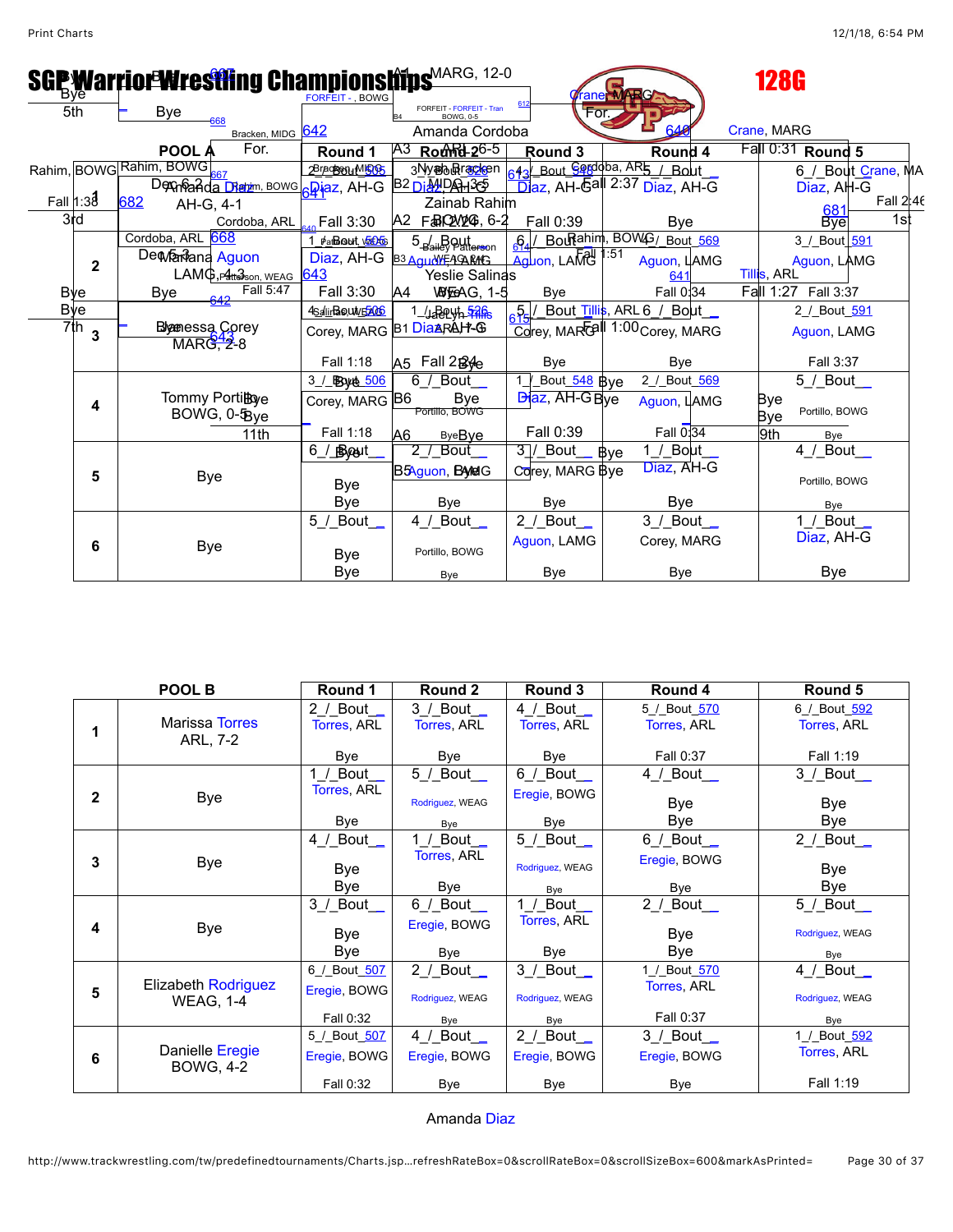|              |     |                              | <b>SGP Warrior Wresting Championships AH-G, 4-1</b> |                                              |                            |                                                   |               | זונ                       |            |                                                                                |            | 138G                   |           |
|--------------|-----|------------------------------|-----------------------------------------------------|----------------------------------------------|----------------------------|---------------------------------------------------|---------------|---------------------------|------------|--------------------------------------------------------------------------------|------------|------------------------|-----------|
| 5th          |     | Bye                          | 670                                                 |                                              | <b>B4</b>                  | Bye                                               |               | <b>B</b> ve               |            |                                                                                |            |                        |           |
|              |     |                              | Corey, MARG                                         |                                              |                            | Janessa Corey                                     |               |                           |            |                                                                                | Diaz, AH-G |                        |           |
|              |     | POOL A                       | <b>Bye</b>                                          | Round 1                                      |                            | Rother 2-8                                        |               | Round 3                   |            | Round 4                                                                        |            | Fall 0:36 Round 5      |           |
| Eregie, BOWG |     | Aguon, LAMG                  |                                                     | <b>Solek Wolfle</b>                          |                            | 3_6 Revis 527                                     | சி            |                           |            | Bout 5299ie, BOWS / Bout 571                                                   |            | 6 / Bout 593 orres, AF |           |
|              |     |                              | Fallada0Freeman <sub>n, LAMG</sub>                  | <b>SE E</b> eman, SGPG                       |                            | B2FreemBannySSG4PG                                |               | Freeman, SGP&II           | 1:27       | Freeman, SGPG                                                                  |            | Freeman, \$GPG         |           |
| TB-1 10-6    | 684 |                              | SGPG, 10-1                                          |                                              |                            | Mariana Aguon                                     |               | Fall 0:18                 |            |                                                                                |            | Fan <sup>683</sup> 78  | Fall 1:32 |
| 3rd          |     |                              | Eregie, BOWG                                        | Fall 0:26<br><del>41</del> / Bout <u>508</u> | 0 ۸                        | Falla                                             |               |                           |            | Fall 0:14                                                                      |            | 3 / Bout 594           | 1st       |
|              |     | Eregie, BOWG R70ueta         |                                                     | Rodriguez, WEAG                              |                            | DraziotnAddfiguez                                 |               |                           |            | <del>6</del> / Bout 550   AUA / Bout 572<br>Arqueta, N¥all 0:53 Robinson, BOWG |            |                        |           |
| $\mathbf{2}$ |     | $Fall 0: R8 - C, 2-6$        |                                                     | Freeman, SGPG                                | B <sub>3</sub>             | <b>WEAG, 1-4</b>                                  |               |                           |            |                                                                                |            | Espinoza, LAMG         |           |
|              |     |                              | Rodriguez, WEAG                                     | 646 Fall 0:26                                |                            | <b>Forthtm49Portillo</b> Fall 0:30                |               |                           |            | Fa040517                                                                       |            | Torres, ARL Fall 2:01  |           |
| Bye          |     | Bye Fall 1<br>Mirna Espinoza | Fall 1:32                                           | 4 / Bout 509                                 | A41                        | BOW <u>V627</u> 0-5                               |               | 5_/_Bout_551              |            | 6 / Bout 573                                                                   |            | Fall 1:552_/_Bout_594  |           |
| Bye $3$      |     |                              |                                                     | RBbitillon BBOWGG                            |                            | Freeman, SGPG                                     | 618           |                           |            | Daniel, AHTGrres, ARLEspinoza, LAMG                                            |            | Espinoza, LAMG         |           |
| 7th          |     | $ByE^{AMG, 2-5}$             |                                                     | MD 14-3                                      | IB1                        | $F_1$ ARL-26-2                                    |               | Fall 1:43 Fall 0:26       |            | Fall 2:50                                                                      |            | Fall 2:01              |           |
|              |     |                              |                                                     | 3 / Bout 509                                 |                            | 6 / Bout 529                                      |               | 1 / Bout 549              |            | 2 / Bout 572                                                                   |            | 5 / Bout 595           |           |
|              |     |                              | Keinijah Robinson                                   |                                              | A5                         | , <sup>— —</sup> Bye<br><del>Robinson, BOWG</del> |               | Freeman, SGPG             |            |                                                                                |            | Daniel, AH-G           |           |
| 4            |     |                              | <b>BOWG, 6-3</b>                                    | Robinson, BOWG                               |                            |                                                   |               |                           | Bve        | Robinson, BOWG                                                                 |            |                        |           |
|              |     |                              | <b>B</b> ve                                         | MD 14-3                                      | IB6.                       | Fall $0B\$                                        |               | $-$ Fall 0:18             | <b>Rve</b> | Fall 0:17                                                                      | Bve        | Dec 6-4                |           |
|              |     |                              | Hallie Daniel Pye                                   | 6 / Bout 510                                 |                            | 2 / Bout 528                                      |               | 3 / Bout 551              |            | 1 / Bout 571                                                                   | Bye        | 4 / Bout 595           |           |
| 5            |     |                              | ľ1th                                                | Daniel, AH-G                                 | A6 <sup>Daniel</sup> , Nte |                                                   |               | Daniel, AH-G              |            | Freeman, SGPG                                                                  | 9th        | Daniel, AH-G           |           |
|              |     |                              | AH-G, 5-5'                                          |                                              |                            | Fall 1:49                                         |               | Fall 1:43                 | Bye        | Fall 0:14                                                                      |            | Dec 6-4                |           |
|              |     |                              |                                                     | 5 / Bout 510                                 | $B5_4$ /                   | Bou Py <sub>29</sub>                              | $2^{\square}$ | _Bout_ <del>550</del> Bye |            | 3 / Bout 573                                                                   |            | 1 / Bout 593           |           |
| 6            |     |                              | <b>Brittany Valencia</b><br>LAMG, 0-5               | Daniel, AH-G                                 |                            | Robinson, BOWG                                    |               | Argueta, NS-G             |            | Espinoza, LAMG                                                                 |            | Freeman, SGPG          |           |
|              |     |                              |                                                     | Fall 1:40                                    |                            | Fall 0:28                                         |               | Fall 0:30                 |            | Fall 2:50                                                                      |            | Fall 0:28              |           |

|              | POOL B                                     | Round 1                                                   | Round 2                                                     | Round 3                                                  | Round 4                                               | Round 5                                           |
|--------------|--------------------------------------------|-----------------------------------------------------------|-------------------------------------------------------------|----------------------------------------------------------|-------------------------------------------------------|---------------------------------------------------|
|              | <b>Brisa Hortelano</b><br><b>MACG, 8-2</b> | 2 / Bout 511<br>Hortelano, MACG                           | 3 / Bout<br>Hortelano, MACG                                 | 4 / Bout 552<br>Hortelano, MACG                          | 5 / Bout 574<br>Hortelano, MACG                       | 6 / Bout 596<br>Hortelano, MACG                   |
| $\mathbf{2}$ | Sofia Reyes<br>AH-G, 3-4                   | Fall 1:55<br>1 / Bout 511<br>Hortelano, MACG<br>Fall 1:55 | Bye<br>5 / Bout 530<br>Reyes, AH-G<br>Fall 3:55             | Fall 2:29<br>6_/_Bout_553<br>Santillan, ARL<br>Fall 0:41 | Fall 3:12<br>4 / Bout 575<br>Reyes, AH-G<br>Fall 1:28 | Fall 0:47<br>$3/$ Bout $\_$<br>Reyes, AH-G<br>Bye |
| 3            | <b>Bye</b>                                 | 4 / Bout _<br>Woods, LAMG<br>Bye                          | 1 / Bout $\overline{\phantom{0}}$<br>Hortelano, MACG<br>Bye | 5 / Bout $\_$<br>Hill, BOWG<br>Bye                       | $6/$ Bout $\_$<br>Santillan, ARL<br>Bye               | $2$ / Bout_<br>Reves, AH-G<br>Bye                 |
| 4            | Nya Woods<br>LAMG, 1-3                     | 3 /_Bout__<br>Woods, LAMG<br>Bye                          | 6 / Bout 531<br>Woods, LAMG<br>Fall 0:55                    | 1 / Bout 552<br>Hortelano, MACG<br>Fall 2:29             | 2 / Bout 575<br>Reyes, AH-G<br>Fall 1:28              | 5 / Bout 597<br>Hill, BOWG<br>Fall 3:09           |
| 5            | Emani Hill<br><b>BOWG, 3-5</b>             | 6 / Bout 512<br>Santillan, ARL<br>Fall 1:49               | 2 / Bout 530<br>Reves, AH-G<br>Fall 3:55                    | 3 /_Bout_<br>Hill, BOWG<br>Bye                           | 1 / Bout 574<br>Hortelano, MACG<br>Fall 3:12          | 4 / Bout 597<br>Hill, BOWG<br>Fall 3:09           |
| 6            | Monika Santillan<br>ARL, 4-5               | 5 / Bout 512<br>Santillan, ARL<br>Fall 1:49               | 4 / Bout 531<br>Woods, LAMG<br>Fall 0:55                    | 2 / Bout 553<br>Santillan, ARL<br>Fall 0:41              | $3/$ Bout $\_$<br>Santillan, ARL<br>Bye               | 1 / Bout 596<br>Hortelano, MACG<br>Fall 0:47      |

Jada Freeman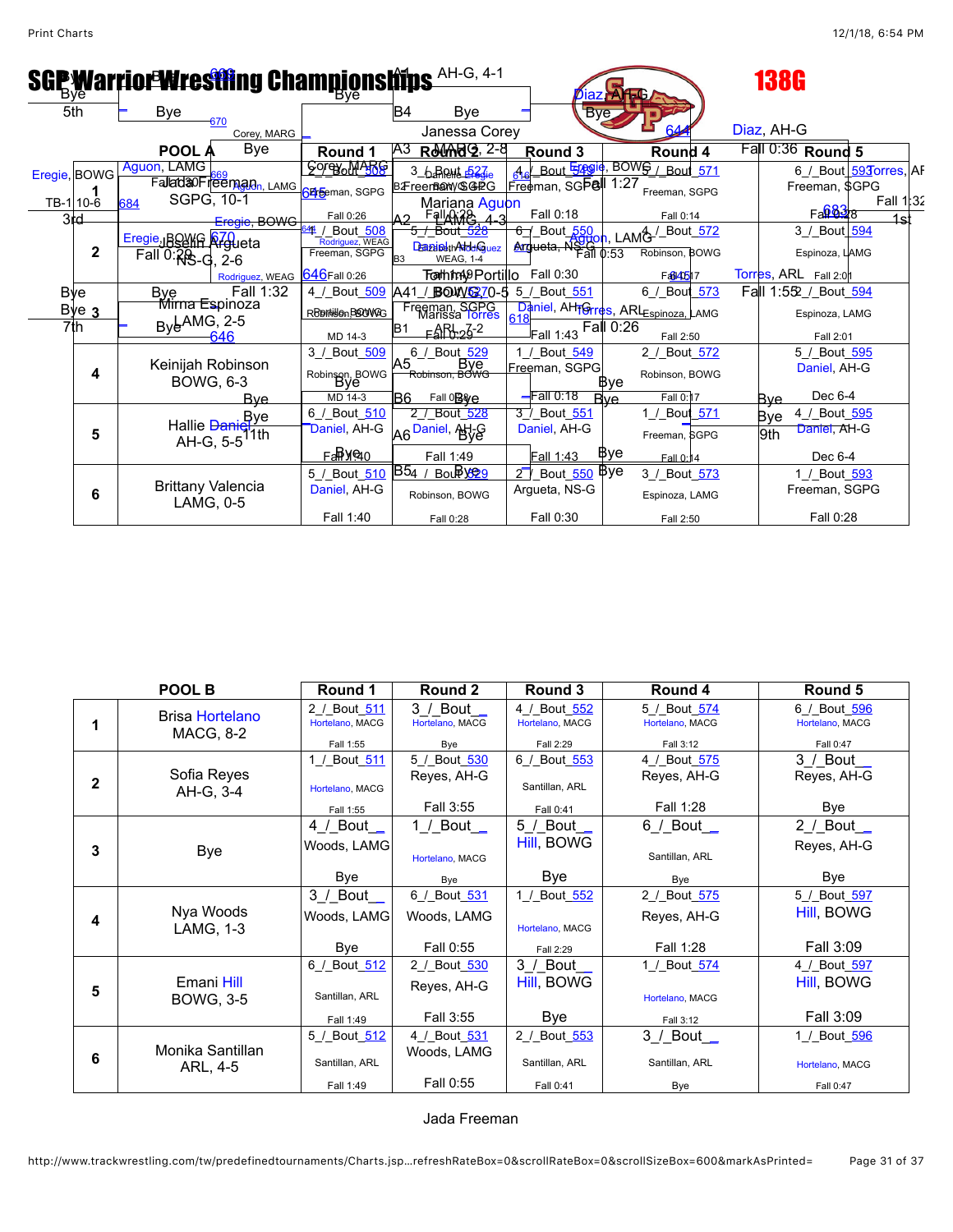

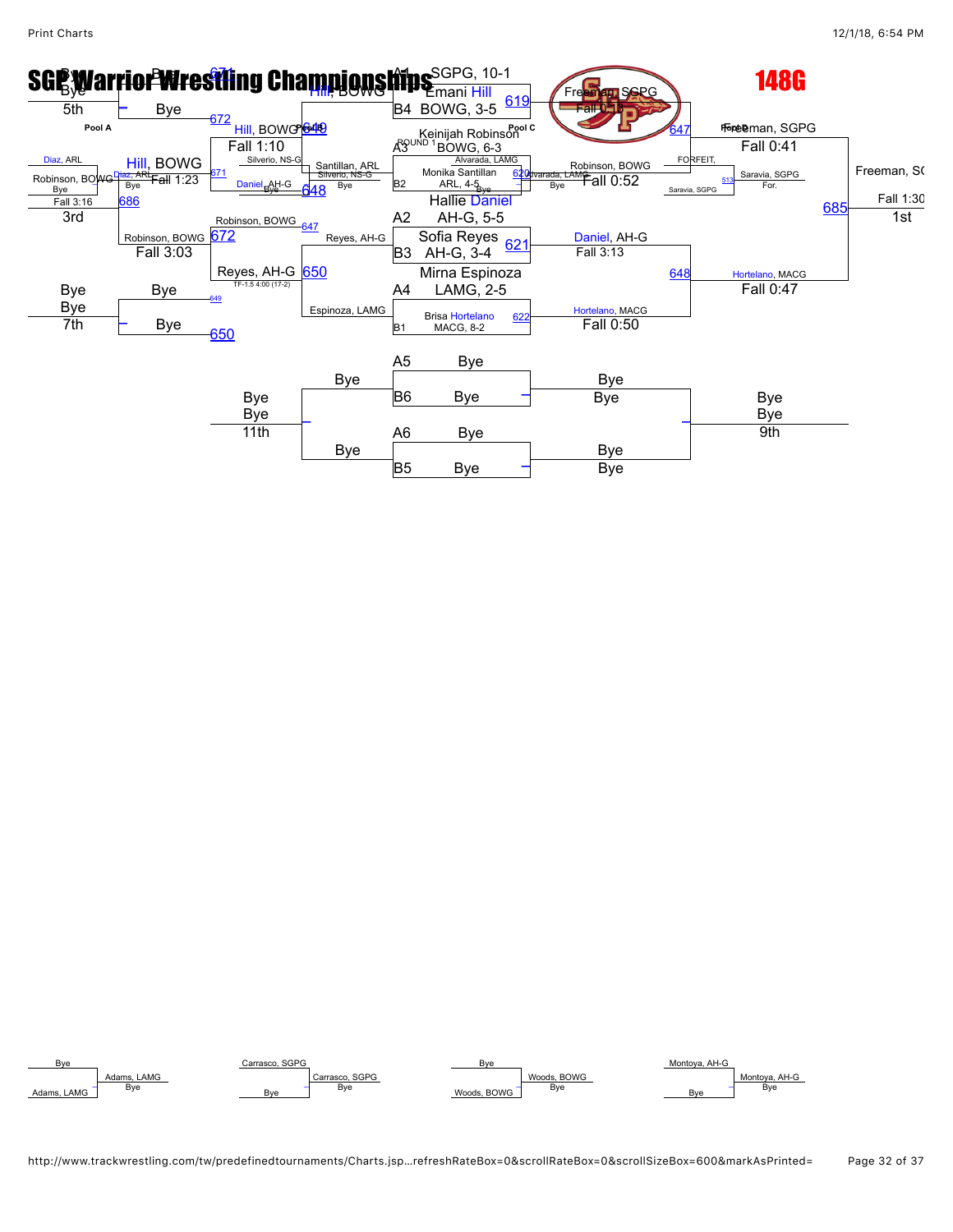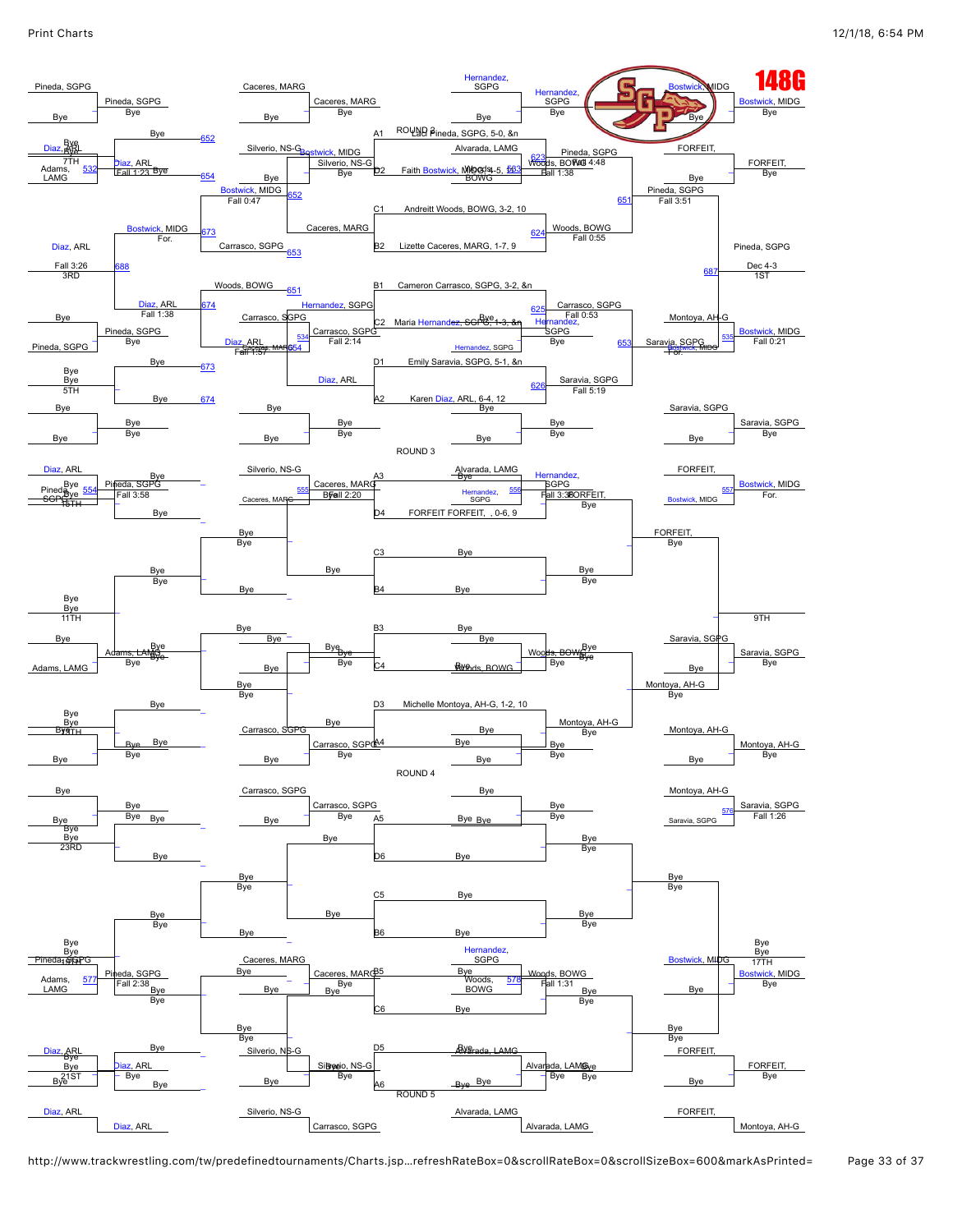# SGP Warrior Wrestlin<del>g Cha</del>mpionships  $\frac{1}{\sqrt{2\pi}}$  **165G**



|              |                                | POOL A                                          | Round 1                     | Round 2                             | Round 3                       | Round 4                                 | Round 5                                                |  |  |  |  |
|--------------|--------------------------------|-------------------------------------------------|-----------------------------|-------------------------------------|-------------------------------|-----------------------------------------|--------------------------------------------------------|--|--|--|--|
|              | 1                              | Pamela Escobedo<br>ARL, 8-3                     | $2$ / Bout<br>Escobedo, ARL | $3$ / Bout $_{-}$<br>Escobedo, ARL  | 4 / Bout 558<br>Escobedo, ARL | 5 / Bout 579<br>Escobedo, ARL           | 6 / Bout 601<br>Escobedo, ARL                          |  |  |  |  |
| Bye          |                                | Bye                                             | Bye                         | Bye<br>Bye                          | Fall, 1.10                    | <b>Fanancia</b> , SGPG                  | Fall 5:35                                              |  |  |  |  |
| Pineda, SGPG |                                | Pineda, SGPG<br>Bye<br>Caceres, MARG            | Cageres MARG                | 5_/_Bout_<br>Reyes, NIMG Sain, MARG | <del>_/_§§\$t__</del>         | 4 / Bout $_{\text{600}}$<br>Drake, BOWG | $\frac{\text{Saravia, SGPG}}{\text{Fall 2:28}}$ / Bout |  |  |  |  |
|              |                                | <b>Bye</b>                                      | Escobedo, ARL               |                                     |                               |                                         | <b>Bye</b>                                             |  |  |  |  |
|              |                                |                                                 | Bye                         | Bye                                 | Bye                           | <b>Bye</b>                              | Bye                                                    |  |  |  |  |
| Adams, LAMG  |                                | Bye                                             | 4_/_Bout                    | 1_/_BONdods_BOWG5_/_BOUt_           |                               | $6/$ Bout <sub>e</sub> .                | 2 / Bout $\_$                                          |  |  |  |  |
| Bye          |                                | Adams, LAMG<br><b>Bye</b><br><b>B</b> ve<br>Bye | Drake <sup>By</sup> BOWG    | Escobedo, ARL<br><b>Bve</b>         | Revess, <b>ROWC</b>           | Sain, MARG<br>Bye                       | Bye<br>Bye<br>Bye                                      |  |  |  |  |
|              |                                |                                                 | Bye                         | Bye                                 | Bye                           | <b>Bye</b>                              | Bye                                                    |  |  |  |  |
|              |                                |                                                 | $3 /$ Bout                  | 6_/_Bout_536                        | 1 / Bout 558                  | 2 / Bout $\_$                           | 5 / Bout 602                                           |  |  |  |  |
|              | 4                              | Kiara Drake<br><b>BOWG, 2-4</b>                 | Drake, BOWG                 | Sain, MARG                          | Escobedo, ARL                 | Drake, BOWG                             | Drake, BOWG                                            |  |  |  |  |
|              |                                |                                                 | Bye                         | Fall 1:04                           | Fall 1:10                     | Bye                                     | DQ.                                                    |  |  |  |  |
|              |                                |                                                 | 6_/_Bout_514                | 2 / Bout $\_$                       | 3 / Bout _                    | 1 / Bout 579                            | 4 / Bout 602                                           |  |  |  |  |
|              | Keilly Reyes<br>5<br>NIMG, 0-5 |                                                 | Sain, MARG                  | Reves, NIMG                         | Reves, NIMG                   | Escobedo, ARL                           | Drake, BOWG                                            |  |  |  |  |
|              |                                |                                                 | Fall 1:21                   | <b>B</b> ve                         | Bye                           | Fall 1:21                               | DQ                                                     |  |  |  |  |
|              |                                |                                                 | 5 / Bout 514                | 4 / Bout 536                        | 2 / Bout _                    | 3 / Bout _                              | 1 / Bout 601                                           |  |  |  |  |
|              | 6                              | Kiana Sain<br><b>MARG, 9-5</b>                  | Sain, MARG                  | Sain, MARG                          | Sain, MARG                    | Sain, MARG                              | Escobedo, ARL                                          |  |  |  |  |
|              |                                |                                                 | Fall 1:21                   | Fall 1:04                           | Bye                           | <b>Bye</b>                              | Fall 5:35                                              |  |  |  |  |

|              | POOL B                       | Round 1                                                           | Round 2                                  | Round 3                                                 | Round 4                                   | Round 5                                   |
|--------------|------------------------------|-------------------------------------------------------------------|------------------------------------------|---------------------------------------------------------|-------------------------------------------|-------------------------------------------|
|              | Mia Strong<br>LAMG, 9-0      | $2 /$ Bout $\overline{\phantom{a}}$<br>Strong, LAMG<br><b>Bye</b> | 3 / Bout<br>Strong, LAMG<br>Bye          | 4 / Bout 559<br>Strong, LAMG<br>Fall 0:09               | 5 / Bout 580<br>Strong, LAMG<br>Fall 0:17 | 6 / Bout 603<br>Strong, LAMG<br>Fall 0:15 |
| $\mathbf{2}$ | Bye                          | 1 / Bout $\_$<br>Strong, LAMG<br><b>Bye</b>                       | 5 /_Bout_<br>Reyna, SGPG<br>Bye          | $6/$ Bout<br>Jones, NS-G<br>Bye                         | 4 / Bout $\_$<br>Robledo, NIMG<br>Bye     | 3 / Bout _<br>Bye<br>Bye                  |
| 3            | Bye                          | 4 / Bout _<br>Robledo, NIMG<br>Bye                                | 1 / Bout $\_$<br>Strong, LAMG<br>Bye     | $5/$ Bout<br>Reyna, SGPG<br>Bye                         | $6/$ Bout $\_$<br>Jones, NS-G<br>Bye      | $2$ / Bout<br>Bye<br>Bye                  |
| 4            | Meredyt Robledo<br>NIMG, 0-5 | $3/$ Bout $\_$<br>Robledo, NIMG<br>Bye                            | 6_/_Bout_537<br>Jones, NS-G<br>Fall 0:13 | 1_/_Bout_559<br>Strong, LAMG<br>Fall 0:09               | 2 / Bout $\_$<br>Robledo, NIMG<br>Bye     | 5 / Bout 604<br>Reyna, SGPG<br>Fall 1:13  |
| 5            | Mia Reyna<br>SGPG, 2-4       | 6 / Bout 515<br>Jones, NS-G<br>Fall 3:05                          | $2 /$ Bout<br>Reyna, SGPG<br>Bye         | $3/$ Bout<br>Reyna, SGPG<br>Bye                         | 1_/_Bout_580<br>Strong, LAMG<br>Fall 0:17 | 4_/_Bout_604<br>Reyna, SGPG<br>Fall 1:13  |
| 6            | Avianna Jones<br>NS-G, 7-4   | 5 / Bout 515<br>Jones, NS-G<br>Fall 3:05                          | 4 / Bout 537<br>Jones, NS-G<br>Fall 0:13 | 2 / Bout $\overline{\phantom{a}}$<br>Jones, NS-G<br>Bye | 3 / Bout _<br>Jones, NS-G<br>Bye          | 1_/_Bout_603<br>Strong, LAMG<br>Fall 0:15 |

Pamela [Escobedo](javascript:viewProfile(1095085009))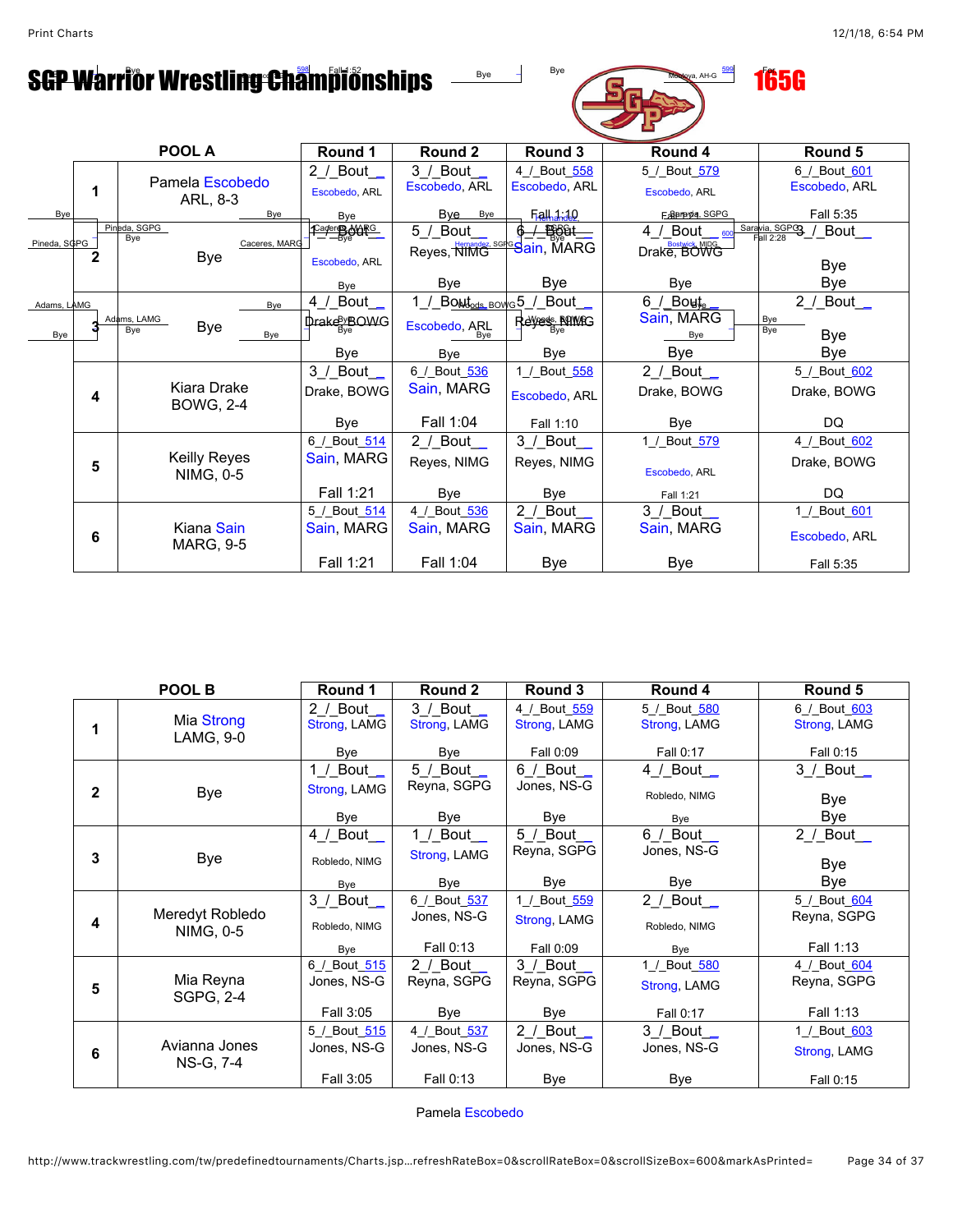| ARL, 8-3<br><b>SGE Warrior Wresting Championships</b><br><b>185G</b> |              |                                                |                                       |                                                   |                              |                                                   |                                                       |  |  |  |  |
|----------------------------------------------------------------------|--------------|------------------------------------------------|---------------------------------------|---------------------------------------------------|------------------------------|---------------------------------------------------|-------------------------------------------------------|--|--|--|--|
| 5th                                                                  |              | <b>Bye</b>                                     |                                       | Meredyt Robledo<br>NIMG, 0-5<br>B4                | 627<br>P <del>all 0</del>    |                                                   |                                                       |  |  |  |  |
|                                                                      |              | 676<br>Drake, BOWG 657                         |                                       | Kiara Drake                                       |                              |                                                   | Escobedo, ARL                                         |  |  |  |  |
|                                                                      |              | Fall 2:14<br>POOL /                            | Round 1                               | R&MYG, 2-4                                        | Round 3                      | Round 4                                           | Fall 2:00 Round 5                                     |  |  |  |  |
|                                                                      |              | Sain, MARG Sain, MARG                          | <u>Буаке вОмс</u>                     | 3 AviBona 50 <sub>18</sub> es                     |                              | 648 Bout 580es, NS-G / Bout 581                   | 6_/_Bout_605trong, LAI                                |  |  |  |  |
|                                                                      |              | Eduyinka Ofabood MARG                          | <b>Sbabode, SGPG</b>                  | <b>B20labble@G@PG</b>                             | Olabode, SGFell 0:56         | Olabode, SGPG                                     | $\frac{6}{2}$ Vazquez, $\frac{1}{4}$ AMG<br>Fall 0.14 |  |  |  |  |
| Inj. 3:55                                                            |              | <b>SGPG, 9-2</b><br>690                        |                                       | Kiana Sain                                        | Fall 0:25                    | Fall 2:00                                         | $Fa\frac{689}{2}$                                     |  |  |  |  |
| 3rd                                                                  |              | Innes NS-G                                     | Bye                                   | <u>FANARA 0-5</u>                                 |                              |                                                   | 1 <sup>5</sup>                                        |  |  |  |  |
|                                                                      |              | Jones, NS-G 676                                | <mark>≟ / Bout</mark><br>⊤Reyna, SGPG | S Mid Reyna                                       | 677                          | _ <sup>Bou</sup> stain, MARG_ <sup>/_Bout</sup> _ | 3 / Bout<br>Riley, WEAG                               |  |  |  |  |
|                                                                      | $\mathbf{2}$ | Fall $2:32$ Bye                                | Olabode, SGPG                         | B <sub>3Roo</sub> GePG <sub>E3G</sub> 4           | <b>A Hazquez, LAR4060:49</b> | Canales, ARL                                      |                                                       |  |  |  |  |
|                                                                      |              | Reyna, SGPG 658                                | Bye                                   | Keilly Reyes                                      | Bye                          | <b>656</b>                                        | Strong, LAMG<br>Byel                                  |  |  |  |  |
| Bye                                                                  |              | Fall 3:16<br>Bve                               | 4 / Bout 516                          | <b>ANIM G38-51</b>                                | Bout 561                     | 6 / Bout 582                                      | Fall<br>$.572$ / Bout                                 |  |  |  |  |
| <b>Bye</b>                                                           |              | <del>s ____657</del><br>Dacie Riley            | <b>RAKESWEAG</b>                      |                                                   |                              | Strong, LAMG                                      | Riley, WEAG                                           |  |  |  |  |
| 7th                                                                  |              | ByWEAG <sub>54-5</sub>                         |                                       | olabde <mark>, Stropg</mark><br>1 LAMG, 9-0<br>Βſ | Rodriguez, WEAGall 0:28      | Vazquez, LAMG                                     |                                                       |  |  |  |  |
|                                                                      |              |                                                | Fall 3:37                             | Fall 0:53                                         | Fall 0:31                    | Fall 0:21                                         | Bye                                                   |  |  |  |  |
|                                                                      |              |                                                |                                       | 3_/_Bout_516 A56_/_BouB500                        | 1_/_Bout_560                 | 2 / Bout $\_$                                     | 5 / Bout 606                                          |  |  |  |  |
|                                                                      | 4            | Lizzie Canales<br>ARL, 0-6 <sub>Bye</sub>      | <b>RileyBWEAG</b>                     | Vazquez, LAMG                                     | Olabode, SGPGBye             | Canales, ARL                                      |                                                       |  |  |  |  |
|                                                                      |              |                                                |                                       | <b>B</b> 6<br>Bye                                 |                              | Bve                                               | Rodriguez, WEAG<br>Bye                                |  |  |  |  |
|                                                                      |              | Bve                                            | Fall 3:37                             | Fall 0:20                                         | Fall 0:25                    | Bye                                               | Fall 1:21<br>Bye                                      |  |  |  |  |
| 5                                                                    |              | Perla Rodrigu <sup>1</sup><br><b>WEAG, 3-4</b> | 6 / Bout 517                          | $\sqrt{\text{Bo}}$                                | 3_/_Bout_561                 | 1 / Bout 581                                      | <del>4 / Bout 606</del><br>9th                        |  |  |  |  |
|                                                                      |              |                                                | Vazquez, LAMG<br>Bye                  |                                                   | Rodriguez, WEAG              | Olabode, \$GPG<br>Bye                             | Rodriguez, WEAG                                       |  |  |  |  |
|                                                                      |              |                                                | Fall 2:49                             | <b>ByRye</b><br>R5                                | Fall 0:31                    | Fall 2:00<br>Rve                                  | Fall 1:21                                             |  |  |  |  |
|                                                                      |              |                                                | 5 / Bout 517                          | 4_/_Bout_539                                      | <del>2</del> / Bout          | 3 / Bout 582                                      | 1 / Bout 605                                          |  |  |  |  |
|                                                                      | 6            | Leslie Vazquez<br>LAMG, 8-3                    | Vazquez, LAMG                         | Vazquez, LAMG                                     | Vazquez, LAMG                | Vazquez, LAMG                                     | Vazquez, LAMG                                         |  |  |  |  |
|                                                                      |              |                                                | Fall 2:49                             | Fall 0:20                                         | Bye                          | Fall 0:21                                         | Fall 4:22                                             |  |  |  |  |

| POOL B       |                                   | Round 1                                          | Round 2                                 | Round 3                                   | Round 4                                                     | Round 5                                    |
|--------------|-----------------------------------|--------------------------------------------------|-----------------------------------------|-------------------------------------------|-------------------------------------------------------------|--------------------------------------------|
|              | Aamil Bryant<br>ARL, 9-0          | 2 / Bout $\_$<br>Bryant, ARL<br><b>Bye</b>       | 3 / Bout _<br>Bryant, ARL<br>Bye        | 4 / Bout 562<br>Bryant, ARL<br>Fall 0:35  | 5 / Bout 583<br>Bryant, ARL<br>Fall 0:31                    | 6 / Bout 607<br>Bryant, ARL<br>For.        |
| $\mathbf{2}$ | <b>Bye</b>                        | 1 / Bout _<br>Bryant, ARL<br>Bye                 | 5_/_Bout__<br>Hickey, LAMG<br>Bye       | 6 / Bout _<br>FORFEIT, &nbs<br>Bye        | 4 / Bout $-$<br>Hernandez, NIMG<br>Bye                      | $3$ / Bout_<br>Bye<br>Bye                  |
| 3            | <b>Bye</b>                        | 4_/_Bout_<br>Hernandez, NIMG<br>Bye              | / Bout _<br>Bryant, ARL<br>Bye          | 5 / Bout _<br>Hickey, LAMG<br>Bye         | $6$ / Bout_<br>FORFEIT, &nbs<br>Bye                         | $2$ / Bout $\_\_$<br>Bye<br>Bye            |
| 4            | Arianna Hernandez<br>NIMG, 2-4    | $3$ / Bout_<br>Hernandez, NIMG<br>Bye            | 6_/_Bout_540<br>Hernandez, NIMG<br>For. | 1 / Bout 562<br>Bryant, ARL<br>Fall 0:35  | $2$ / Bout_<br>Hernandez, NIMG<br>Bve                       | 5 / Bout 608<br>Hickey, LAMG<br>Fall 0:43  |
| 5            | Kirra Hickey<br>LAMG, 4-3         | 6_/_Bout_518<br>Hickey, LAMG<br>For.             | $2$ / Bout_<br>Hickey, LAMG<br>Bye      | 3 / Bout _<br>Hickey, LAMG<br>Bye         | 1 / Bout 583<br>Bryant, ARL<br>Fall 0:31                    | 4 / Bout 608<br>Hickey, LAMG<br>Fall 0:43  |
| 6            | <b>FORFEIT FORFEIT</b><br>$, 2-3$ | 5_/_Bout_ <del>518</del><br>Hickey, LAMG<br>For. | 4 / Bout 540<br>Hernandez, NIMG<br>For. | $2$ / Bout<br>FORFEIT, &nbs<br><b>Bye</b> | $3$ / Bout $\overline{\phantom{a}}$<br>FORFEIT, &nbs<br>Bye | 1 / Bout 607<br><b>Bryant, ARL</b><br>For. |

Leslie [Vazquez](javascript:viewProfile(1099261096))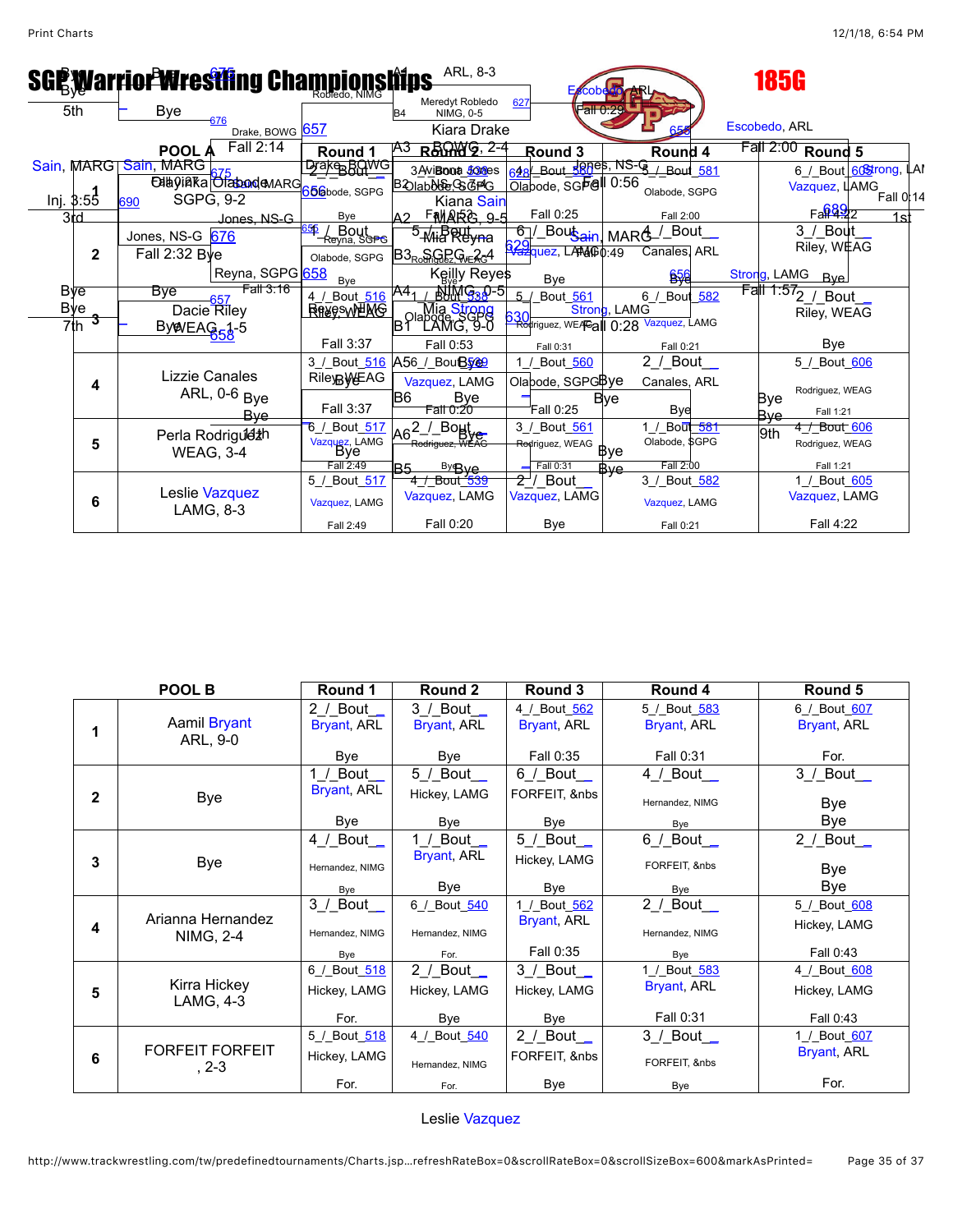